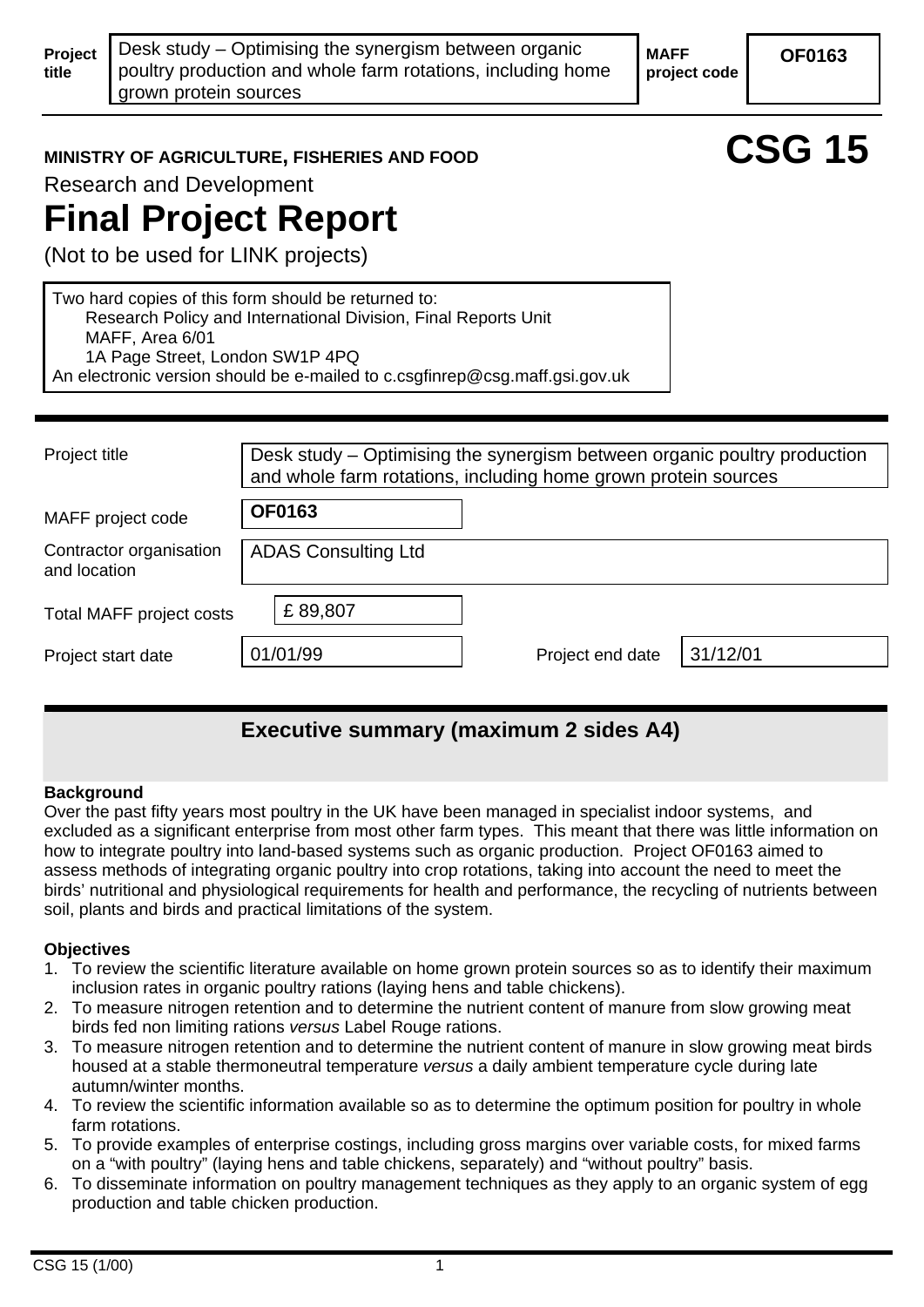| Project |
|---------|
| title   |

# **Methodology**

The work was mostly desk based but there were some supplementary measurements made within two experiments in a DEFRA-funded project on extensive table chickens (OF0153). The first component of the work was to review the literature on the use of home grown protein sources in poultry feeds and to provide recommendations on their maximum inclusion rates in rations for organic chickens. In the second part of the work litter manures were sampled from several hybrids when they were either fed differing nutrient densities, or housed in differing thermal environments, and grown to 81 days of age. Sampling was done as add-on measurements to project OF0153, and measurements were made of litter dry matter, nitrogen (N), ammonium-N and uric acid-N contents. The availability of N in the manures was calculated as applied to crops. A second literature review addressed topics thought to be important to the success of integrating organic chickens into cropping (e.g. housing factors relevant to meeting the birds' physiological needs, husbandry, inputs and outputs of organic chicken enterprises, flock cycles, and pasture management and rotation). For a rotation including organic laying hens or table chickens, nutrient balances were calculated at both farmgate and soil surface levels. This allowed an assessment of nutrient recycling between the soil, plants and birds. The next element was to assess how well organic chickens fitted cropping in terms of flock cycle length, and sowing and harvesting of crops.

Finally calculations were made of farm gross margins including or not including organic chickens within the crop rotation. Laying hens and table chickens were considered separately, and calculations were made for bought-in feed *versus* home mixed feed.

At the end of the project two study days were held at ADAS Gleadthorpe to report outputs from the project.

#### **Results**

Home grown protein sources are less rich in protein, lysine and methionine than soya and they have antinutritive factors that limit their inclusion rate. This means that there is no one ideal home grown protein source for feeding to organic poultry. It is likely that a wider range of ingredients will need to be used in organic poultry feeds so as to meet the birds' nutrient requirements for health and performance, compared with non-organic feeds. One difficulty in doing this is that the cereal component occupies a lot of space within the ration, so other ingredients must be included on the basis of their nutrient density and this may increase the cost of the feed.

It is important that the essential amino acid content of organic feeds meets the birds' needs for health and performance. The latter does not necessarily mean optimal bird performance in terms of growth or egg mass output, but performance at a level that is financially and biologically sustainable. Furthermore, in meeting the required essential amino acid content, the crude protein content of the ration should not be increased. Feeding excess nitrogen increases manure moisture and nitrogen contents, and the potential risk of pollution.

It is desirable to balance the supply of essential amino acids in the feed, as the bird does not need equal intakes of each amino acid. It will be difficult to achieve this using organic feed ingredients. Fishmeal from sustainable sources is likely continue to be an important 'balancer' of nutrients in organic poultry feeds.

The manurial N value should be determined before application to the land. This is because factors such as breed, feeding strategy, feed specification, feed ingredient base and seasonal temperature effects on feed intake, will also affect manurial N value. For this reason, MANNER was not updated so as to include data on organic poultry manures.

A typical six course rotation - two years of grass/clover ley, one year of potatoes, one year of wheat, one year of peas and one year of wheat, was used in the calculation of nutrient balances. Laying hens and table chickens were included separately in the grass/clover ley. The rotation was did not supply feed protein nor all of the cereal component of the feed, and potassium and phosphorus were near break-even. More complex rotations need to be tested for nutrient sustainability, and this could include the trading of nutrients at a local level, and a wider variety of home grown protein sources.

Farm gross margins of egg output sales over feed costs, calculated so as to take into account the loss of transitional derogations (pullet rearing and hen house stocking density) were negative at current egg prices for the rotation and conditions used. There were positive farm gross margins of live weight sales over feed costs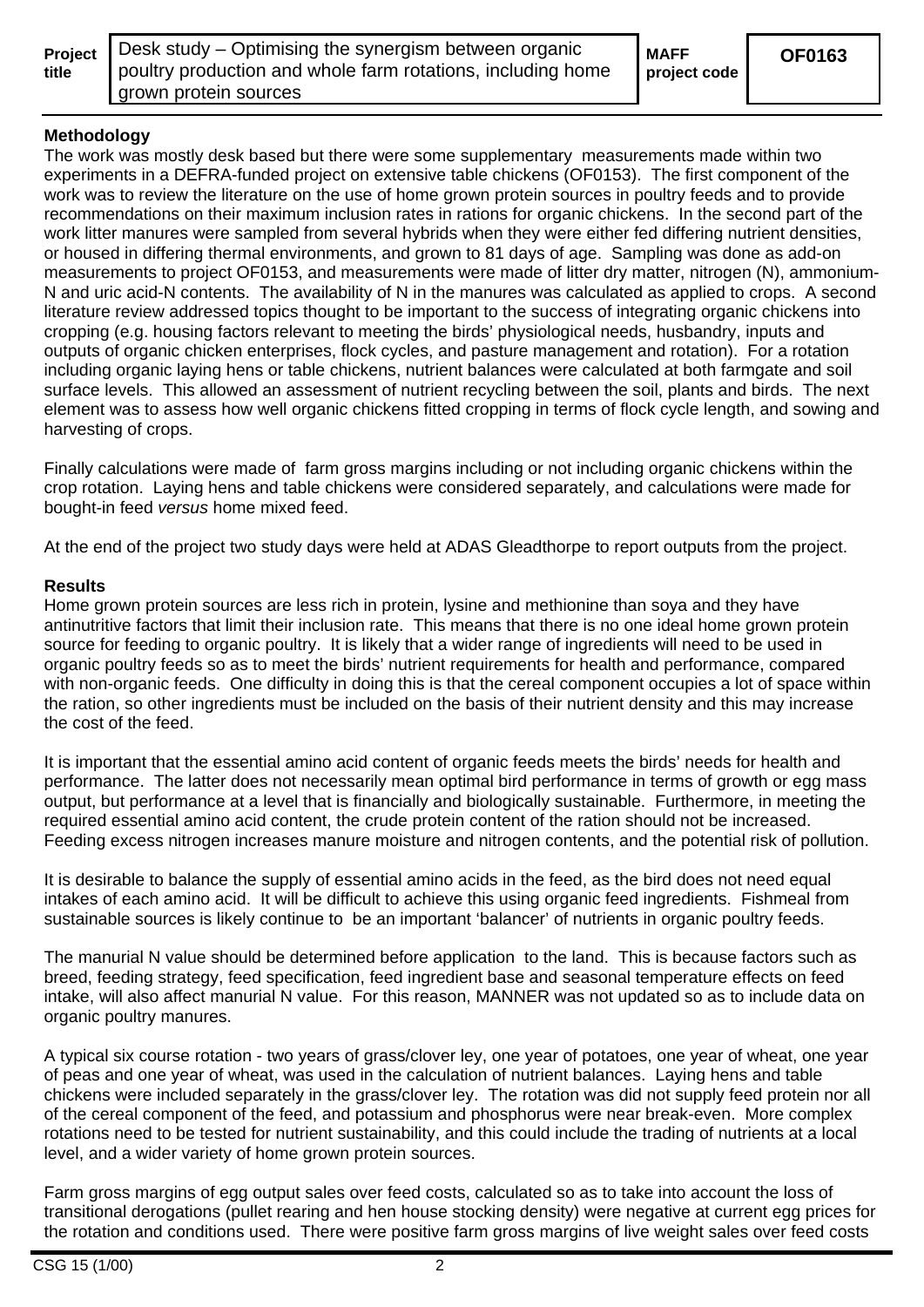| Project |  |
|---------|--|
| title   |  |

**project code** 

for table chickens but this did not take into account increased chick prices, when transitional derogations on organic breeding and hatching are removed. The findings on gross margins may be different for other scenarios.

#### **Implications of findings, future work and policy relevance**

There are several implications of the findings of this work. Firstly, it is not likely that organic poultry production will be as nutrient efficient as intensive conventional production. This is because organic feeds are not ideal in terms of nutrient supply and the balance. Fishmeal is an important nutrient 'balancer' in organic poultry rations, and if this is to be disallowed in the future, then nutrient efficiency may be reduced.

Wider rotations will be needed so as to provide more of the birds' nutrients from home grown sources. There will be a time lag involved, as methods of growing crops in organic systems are needed. The recycling of nutrients between the soil, plants and crops when using more complex rotations needs to be calculated.

Organic feed is the biggest part of total variable costs. One means of reducing feed costs may be to use high protein forages for grazing, rather than poorly utilised and low nutrient value ryegrass swards. The forages may also provide shelter for the birds and this may encourage them to spend more time outdoors. Ryegrass swards are kept necessarily short so as to avoid crop impaction. The use of a wider range of forage types for grazing by organic poultry needs to be assessed.

Methods of reducing feed costs will be critical to the success of future systems of organic poultry production. This is because chick costs and pullet costs will increase when transitional derogations on organic breeder flocks, hatching and pullet rearing end. Breeders and pullets will need to be fed on more expensive organic rations, and feed intakes will be higher in an outdoor system than in current indoor systems.

Technical difficulties associated with organic pullet rearing as identified and reported in project OF0192 need to be addressed. Similarly, this needs to be done for organic breeder flocks and hatching. Little is known about the price elasticity of organic eggs, but if costs of production are not reasonably contained the market for organic eggs may decrease. A gap in technical knowledge, changing standards and market uncertainties may mean that some organic poultry producers change to non-organic production.

Lastly, as transitional derogations on organic pullet rearing and breeder flocks come to an end there will be a need to find a production outlet for male chicks of egg lines. It is not likely to be acceptable to kill the male chicks at day old, as is current practice in non-organic systems. One approach may be to use dual-purpose hybrids, with female chicks reared for organic egg production and the male chicks are reared for meat.

The project addressed DEFRA's policy of supporting the development of organic livestock production within the UK. The project has provided information to DEFRA and the organic sector of the farming industry about the key technical findings and problems associated with integrating organic poultry into crop rotations.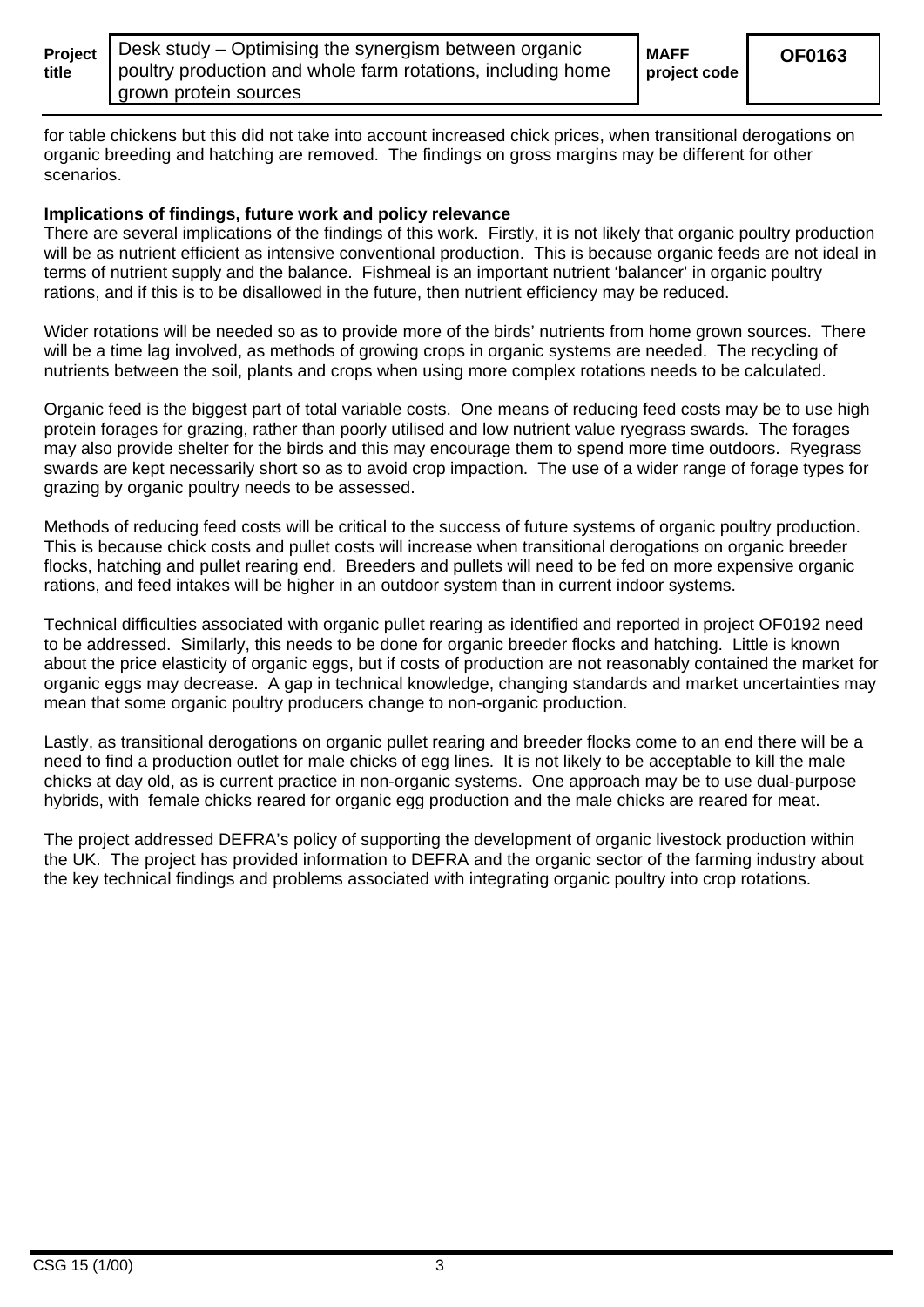**Project title** 

# **Scientific report (maximum 20 sides A4)**

#### **1.0. OBJECTIVES**

The project objectives are given below.

- 1. To review the scientific literature on home grown protein sources so as to identify their maximum inclusion rates in organic poultry rations (laying hens and table chickens).
- 2. To measure nitrogen retention and to determine the nutrient content of manure at about 81 days of age from slow growing meat birds fed non limiting rations *versus* Label Rouge rations,.
- 3. To measure nitrogen retention and to determine the nutrient content of manure at about 81 days of age in slow growing meat birds housed at a stable thermoneutral temperature *versus* a daily ambient temperature cycle during late autumn/winter months,.
- 4. To review the scientific information so as to determine the optimum position for poultry in whole farm rotations.
- 5. To provide examples of enterprise costings, including gross margins over variable costs, for mixed farms on a "with poultry" (laying hens and table chickens, separately) and "without poultry" basis.
- 6. To disseminate information on poultry management techniques as they apply to an organic system of egg production and table chicken production.

## **2.0. METHODOLOGY**

The work was primarily a desk study although there was a limited amount of experimental work. The latter was carried out at ADAS Gleadthorpe as an "add on" to DEFRA-funded experiments within project OF0153.

#### **2.1. To review the scientific literature on home grown protein sources so as to identify their maximum inclusion rates in organic poultry rations (laying hens and table chickens).**

Literature searches of the major international abstracting databases were done using key words related to feeding rapeseed, peas, beans, lupins, linseed, sunflower meal, tomato products, or naked oats to poultry. Databases searched included agriculture, biology, life sciences, food sciences, and medical sciences.

Published and on-going European organic research was taken into consideration and information arising in DEFRA-funded project OF0153 (Effect of breed suitability, system design and management on welfare and performance in traditional and organic poultry systems) was used wherever possible. While reviewing the literature an assessment was made of the extent to which published results from non-organic production systems may be applied to organic systems.

At the end of the review recommendations were made on maximum inclusion rates for the most useful raw ingredients in an organic ration. This was done separately for young (table chickens) and adult birds (laying hens).

The findings of the literature review were sent to DEFRA in August 1999 and they were presented to the steering group for DEFRA-funded project OF0153 on 19<sup>th</sup> September 2001 and to organic poultry producers at the DEFRA-funded study days held at Gleadthorpe on 11<sup>th</sup> and 12<sup>th</sup> December 2001.

#### **2.2. To measure nitrogen retention and manure nutrient contents in slow growing meat birds fed non limiting rations** *versus* **Label Rouge rations at about 81 days of age**

This was done as add-ons to a DEFRA-funded experiment in project OF0153. The main experiment aimed to characterise performance, mortality, and meat quality in several breeds, first crosses, and hybrids of chicken when fed a presumed non-limiting three-stage ration programme *versus* a Label Rouge three-stage ration programme. Some details of the main experiment are given below.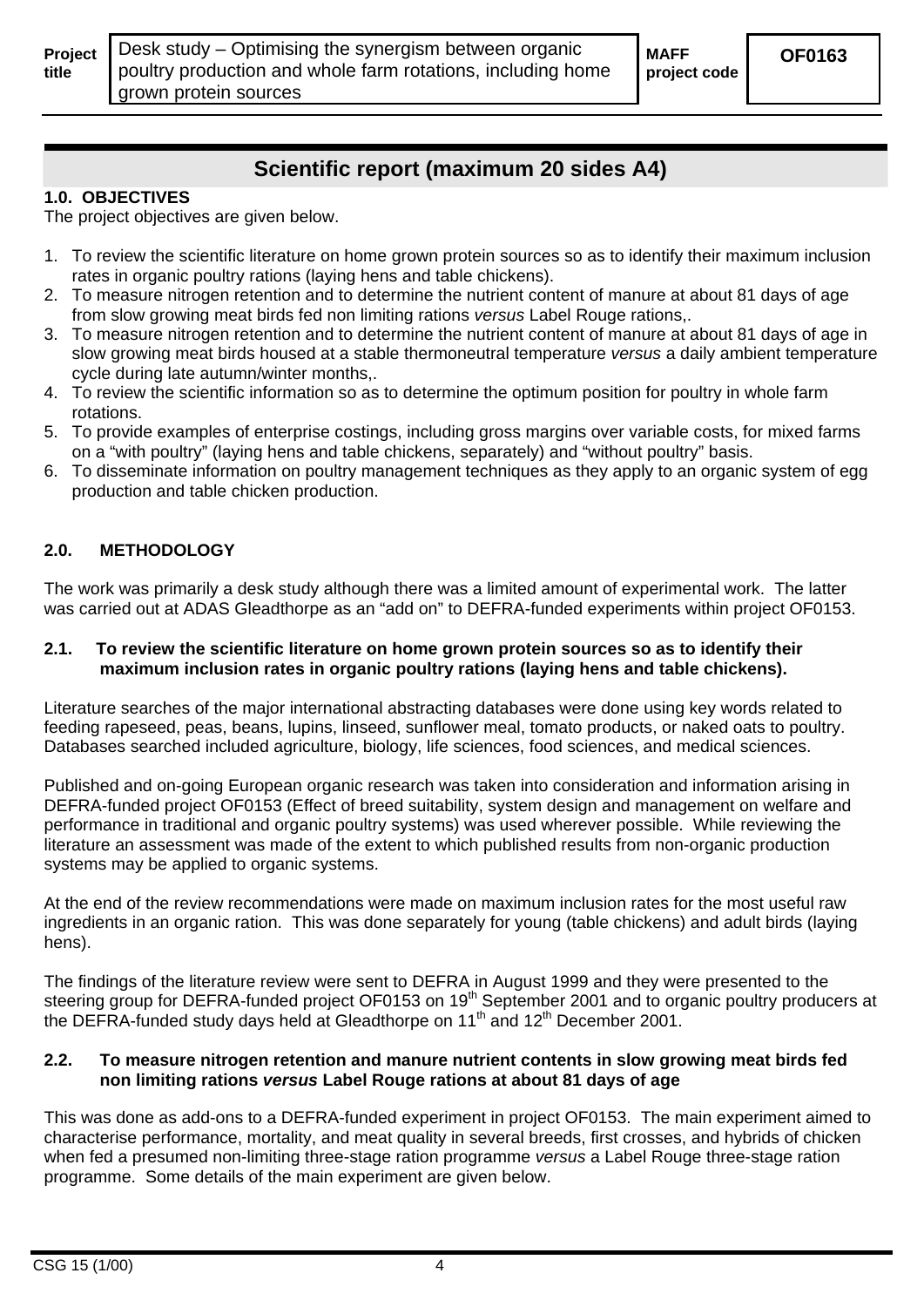| Projec |  |
|--------|--|
| title  |  |

**OF0163** 

**MAFF** 

There were four breed types used: namely fast growing, medium to fast growing, slow growing and very slow growing. Fast growing breeds were UK broiler hybrids supplied by Ross Breeders Ltd, and they were Ross 308 birds, Ross 508 birds, and Ross YA x PM3 birds. Medium to fast growing breeds were commercial hybrids supplied as imports by Hubbard ISA, they were ISA 757 birds, ISA 957 birds, Redbro birds, and Master Gris birds. Slow growing breeds were imported commercial hybrids supplied by Hubbard ISA and they were ISA 457 birds, ISA 657 birds, and Gris Barre birds. In each case Hubbard ISA stock were sourced from France and imported as hatching eggs. The eggs were contract hatched by Maurice Millard Ltd. Very slow growing breeds were traditional UK breeds supplied by the Rare Breeds Survival Trust and they were Light Sussex, White Sussex, Ixworth and White Dorking. All birds were housed simultaneously at day old.

There were two feed treatments, namely a non-limiting three-stage ration programme (with respect to Ross 308 birds) and a Label Rouge three-stage ration programme. The non-limiting rations were purchased from BOCM PAULS Ltd. The crude protein contents of the starter, grower and finisher rations were 210 g/kg, 210 g/kg and 185 g/kg, respectively. The Label Rouge rations were home-mixed and of a mash consistency. The crude protein contents of the starter, grower and finisher rations were 182 g/kg, 161 g/kg and 159 g/kg, respectively. Birds received a starter allowance of 0.550 kg/bird for the presumed non-limiting ration and 0.635 kg/bird for the Label Rouge ration. The grower allowance was 1.250 kg/bird for the non-limiting ration and 1.630 kg/bird for the Label Rouge ration. This provided a common cumulative nitrogen intake of 18.5 g/bird at the changeover from starter to grower ration and a common cumulative nitrogen intake of 60.5 g/bird at the changeover from grower to finisher ration. Finisher rations were provided *ad libitum*.

Comparisons were not made between breed types. This was because gross differences in live weight gain and performance were expected, and by ignoring breed type comparisons, breed comparisons within a breed type were strengthened.

The experiment used a split plot design in which the first level was feed type and this was fully randomised within a room. The second level was breed treatment. All breed treatments were imposed on both feed types, except for the White Dorking which was imposed on the Label Rouge type diet only. This was due to poor fertility and hatchability which limitied the number of day old chicks available at housing. Breed treatments were fully randomised within feed type. Except for the White Dorking birds there were 140 chicks per treatment combination.

Feed usage and live weight were measured at ration changeover, and on days 56 and 81. Nitrogen intake, nitrogen gain, and nitrogen retention (as a percentage of the total nitrogen consumed) were determined for Ross 308 birds, ISA 657 birds, Gris Barre birds and Ixworth birds on each feed treatment.

For the same treatment combinations, composite litter samples were taken on day 80, and measurements made of litter dry matter, total nitrogen (N), ammonium-N, and uric acid-N contents.

Note: Ross 308 birds are not slow growing in terms of early live weight gain but some UK organic table chicken producers use them. Label Rouge rations were similar to organic rations for table chickens in terms of the nutrient content.

#### **2.3. To measure nitrogen retention and manure nutrient contents at about 81 days of age in slow growing meat birds housed at a stable thermoneutral temperature** *versus* **a daily ambient temperature cycle during late autumn/winter months**

This was done as add-ons to a DEFRA-funded experiment in project OF0153. The main experiment aimed to characterise performance, mortality, and meat quality in several breeds, first crosses, and hybrids of chicken when housed in either a stable thermoneutral environment or a diurnally fluctuating thermal environment during the post brooding period. Some details of the main experiment are given below.

There were two breed suppliers providing a total of five breeds. Moy Park Ltd, based in Northern Ireland, supplied Ross 308 chicks (commercial broiler) and SASSO S77N chicks. SASSO S77N chicks were 'slow growing', and were thought to have a growth profile that was suited to meeting typical market live weights of about 2.0 kg to 2.5 kg between days 70 and 81. Hubbard ISA sourced hatching eggs in France for the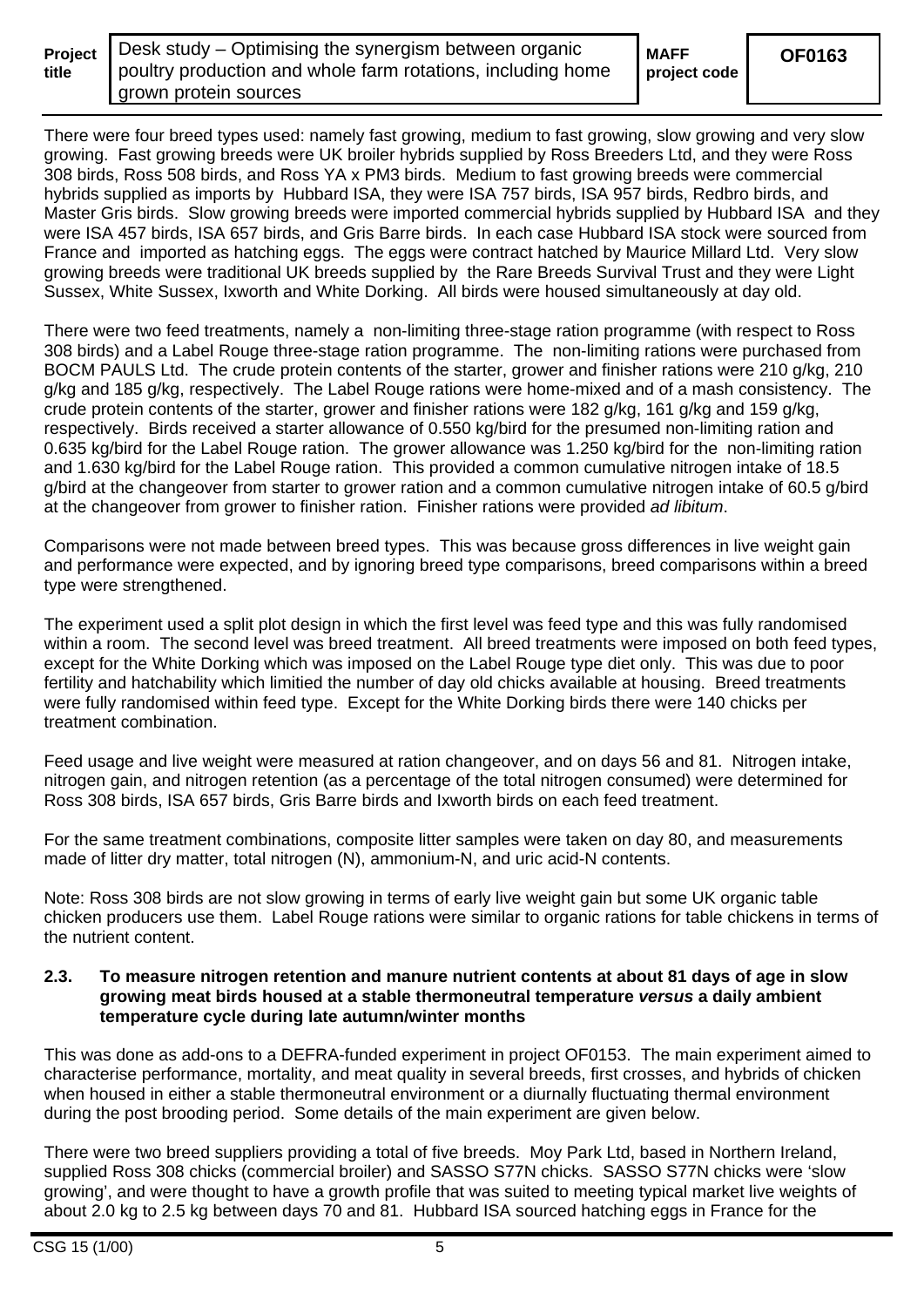| Projed |  |
|--------|--|
| title  |  |

**project code** 

following breeds: ISA 957, Redbro, Master Gris and ISA 657 (Master Gris was substituted for Gris Barre because of difficulties in sourcing Gris Barre hatching eggs). The hatching eggs were imported into the UK and they were contract hatched by Maurice Millard Ltd. There were 560 chicks of each breed. All chicks were housed at day old in the climatic house at ADAS Gleadthorpe, and on the same day.

The two post brooding temperature regimes were: i) a stable thermoneutral environment (ambient temperature of 20 $\degree$ C at day 24, gradually reduced to 18 $\degree$ C by day 50, and then held constant until day 81), and; ii) a diurnally fluctuating temperature regime determined by outside temperature.

A stable thermoneutral environment was achieved using standard ventilation and thermostatic equipment provided for each of the eight rooms. Speed controls were fitted to the minimum ventilation fans in rooms used for the diurnally fluctuating temperature regime. This enabled fans to run continuously so as to bring cool outside air into the room but without causing draughts over the birds. The temperature within the room changed as outdoor temperature changed, but there was a temperature lift within the room of about  $5^{\circ}$ C.

UK stock was housed in separate rooms to imported stock. Thus, within UK stocked rooms a comparison of performance was made between a fast growing breed type and a slow growing breed type, whereas within rooms containing imported stock, comparisons were made of medium to fast growing breed types and slow growing breed types.

A split-plot design was used. The post brooding temperature regimes were the main room treatments and the sub-plot treatments were breed. There were two replicates of the post brooding temperature regimes and each breed was replicated twice within the room. The duration of the growing period was 81 days. Label Rouge rations were fed as detailed above.

Feed usage and live weight were measured at ration changeover and on days 56 and 81. Nitrogen intake, nitrogen gain, and nitrogen retention (as a percentage of the total nitrogen consumed) were determined for Ross 308 birds, SASSO S77N birds, and for Redbro birds and ISA 657 birds on each post brooding temperature regime.

For the same treatment combinations, composite litter samples were taken on day 80 and measurements were made of litter dry matter, total nitrogen, ammonia-N, and uric acid-N contents.

#### **2.4. To review the scientific information so as to determine the optimum position for poultry in whole farm rotations**

This piece of work involved a review of published literature. In addition some new information on nutrient balances was produced.

There were three main elements to this work. The first of these was specific to poultry production. Information on poultry husbandry, and on inputs and outputs from the organic poultry enterprise was needed. Much of this information was obtained from organic poultry producers and from DEFRA-funded project OF0153. Published information was used when available, when thought to be relevant to organic farming systems.

The second key area was to calculate nutrient balances at farmgate and soil surface level for rotations including poultry. A nutrient balance is a nutrient accounting process which sums all of the inputs and outputs to and from a given system. It provides an indication of the likely long-term changes in soil nutrient status, and so it may be used to predict the effect of changes to farm systems and practices. Published rotations were used, but they were adapted so that poultry grazed grass/clover leys. Information used in the case studies is given below.

#### 2.4.1. Case studies

#### Nutrient balances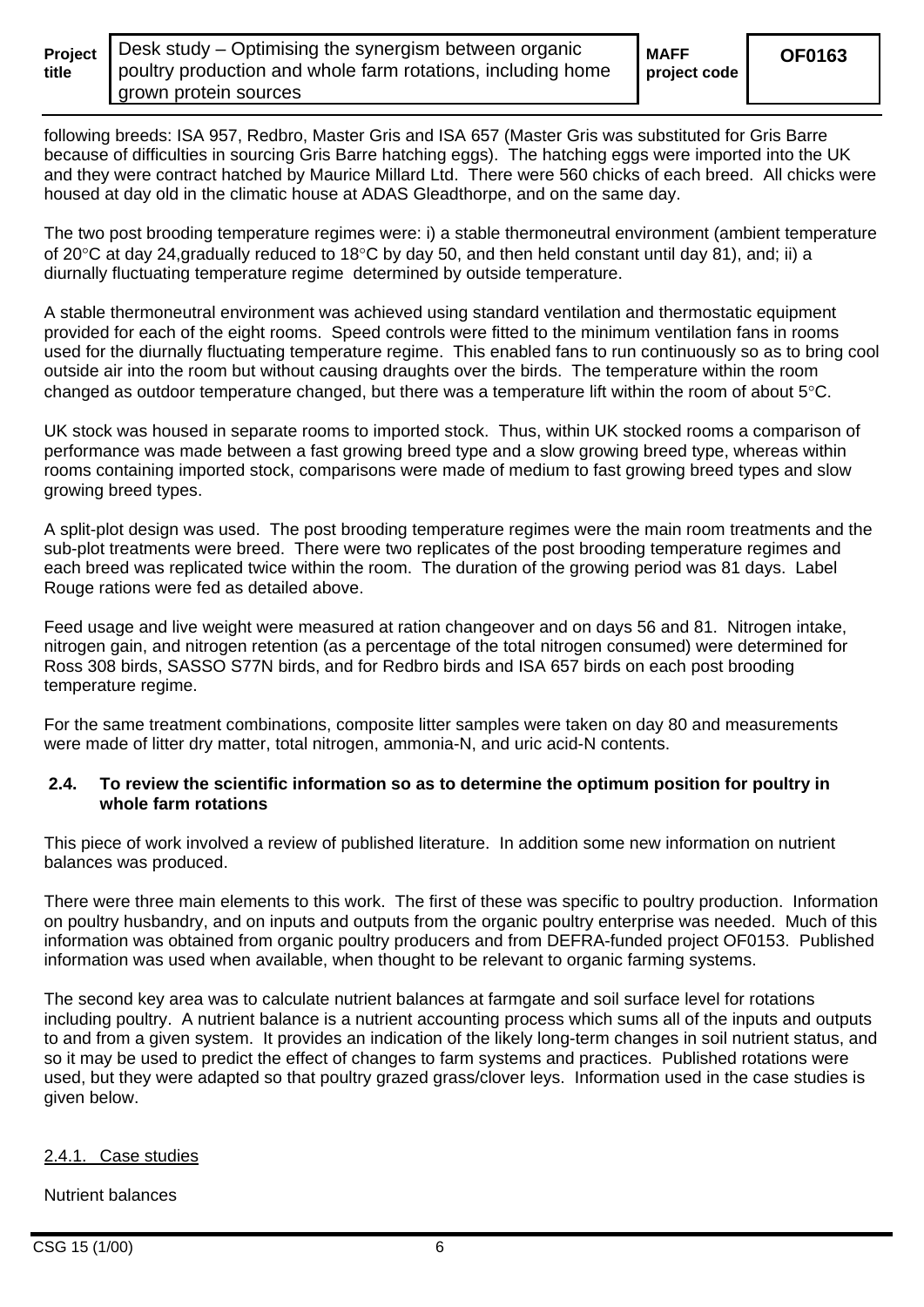| <b>Project</b> |  |
|----------------|--|
| title          |  |

The integration of poultry into an organic rotation is currently quite rare in the UK, and so a hypothetical rotation was proposed and nutrient balances calculated. The rotation consisted of two years of grass/clover ley, followed by one year each of potatoes, wheat, peas and wheat. Each phase of the hypothetical rotation occupied a 3 ha block and crop yields and nutrient contents were estimated from published organic sources. It was calculated that a realistic flock size would be 1 000 laying hens, or 2 500 table birds, occupying one hectare of the ley, with the remaining ley maintained by cutting and mulching.

## *Laying hens*

Current practice within the UK is for non-organic pullets to be transferred from the rearing site to the organic laying unit at 16 weeks of age. They are then reared according to organic Standards for six weeks, after which they achieve organic status. From week 22, hens are given access to pasture and eggs laid from then onwards may be sold as organic eggs. Between 16 weeks and 72 weeks of age an organic layer will consume about 50 kg feed. A ration based on wheat and peas would not meet the birds welfare requirements or support egg production, due to deficiencies in essential amino acids. A sufficient quantity of wheat was also unlikely to be provided by the rotation proposed. The ration formulation used was based on the use of other bought-in protein rich ingredients, and synthetic amino acids (as is current practice in the UK), and by using a typical nutrient specification greater confidence was given to egg mass output and manure nutrient content data.

Relatively low egg production and egg weight examples were chosen for the calculations (280 eggs per hen housed over a 52 week laying period and a mean egg weight of 59 g). The basis for assuming lower technical performance include; greater use of traditional breeds, feed amino acid imbalance and constraints on feed ingredients, and limitations on lighting regimes.

A laying hen will produce between 40 kg to 45 kg fresh droppings throughout the laying cycle, of which it is estimated that 60% will be produced within the house.

#### *Table chickens*

About 6.9 kg feed of feed will be eaten between day old and slaughter at between 73 and 81 days of age. For reasons given above for laying hens the feed was formulated to include soya and synthetic amino acids. Within one year, four flocks of 2 500 table birds (10 000 birds in total) could be accommodated on 1 ha of the grass/clover ley. They would require 69 t of feed (6.3 t starter, 16.3 t grower and 46.4 t finisher), consisting of about 48 t of wheat and 1.5 t of peas, with the remainder (19.5 t) bought-in from external sources. Again the hypothetical rotation would not be able to produce this quantity of wheat so a proportion would have to be bought-in.

Outputs from the system would include the 10 000 table birds, excess peas grown within the rotation, and manure estimated at about 3.4 kg per bird, with 60% deposited in the house.

Farmgate and soil surface nutrient budgets were calculated for hypothetical rotations. The farmgate balances included inputs of nutrients by purchased seeds, animals (table bird chicks only), feeds and bedding materials. These were compared with the output of nutrients in sold plant (potatoes/peas) and poultry (eggs/birds) products. The soil surface balances also included nutrient inputs as atmospheric deposition, nitrogen fixation and seeds, but feeds, purchased animals and bedding materials were excluded as these should be accounted for by including animal manures as an input. These inputs were compared with the output of nutrients in all harvested plant products, including those recycled on-farm, nitrate leaching losses and ammonia volatilisation losses following manure spreading.

The nutrient contents of poultry feeds, poultry products, manures and crops were derived from published literature.

The third key area of this piece of work was to assess how well organic poultry fit into the above rotation in terms of flock cycles and cropping, and this was done separately for laying hens and table chickens.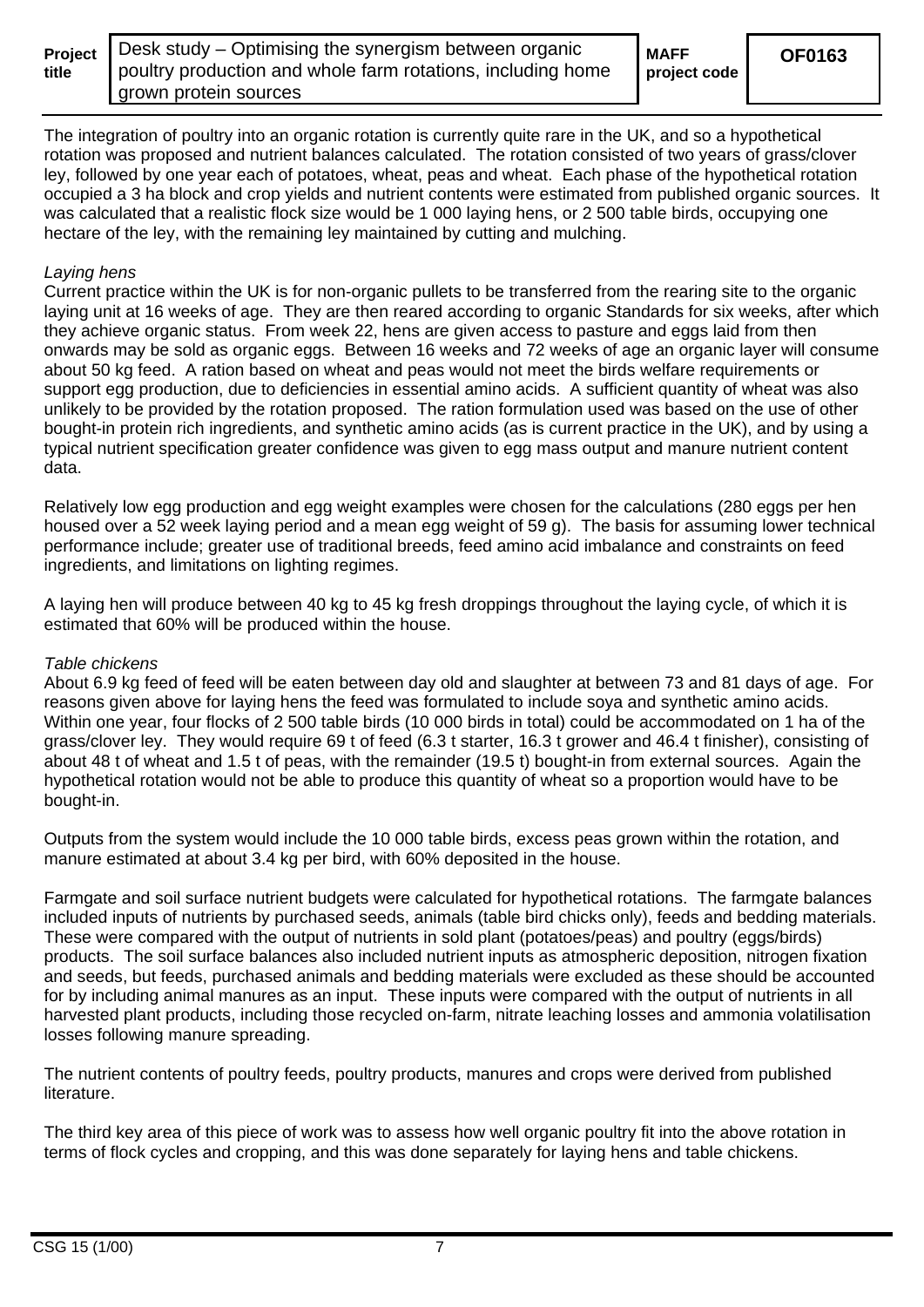| title | <b>Project</b>   Desk study – Optimising the synergism between organic<br>poultry production and whole farm rotations, including home | <b>MAFF</b><br>project code | <b>OF0163</b> |
|-------|---------------------------------------------------------------------------------------------------------------------------------------|-----------------------------|---------------|
|       | I grown protein sources                                                                                                               |                             |               |

The findings of the literature review were presented to the steering group for DEFRA-funded project OF0153 on 19<sup>th</sup> September 2001 and to those attending DEFRA-funded study days held at Gleadthorpe on 11<sup>th</sup> and 12<sup>th</sup> December 2001. A copy of the literature review will be sent to DEFRA in February 2002.

#### **2.5. Examples of enterprise costings, including gross margins over variable costs, for mixed farms on a "with poultry" (laying hens and table chickens, separately) and "without poultry" basis**

The arable rotation used for this piece of work either included potatoes or it did not. The rotation was based on two years red clover based green manure, one year of winter wheat or potatoes, one year of winter oats, one year of field beans and one year of spring cereal. For each of these rotations, poultry were either included or not. A comparison was made of gross margins over variable costs. When poultry were included, calculations of gross margins over variable costs were made both for laying hens and for table chickens. A further comparison was made between the costs associated with on-farm mixing of feed and buying-in feed from a specialist compounder.

The following criteria were used in the calculations of gross margins over variable costs. The total farm area was 240 ha of utilisable land. The flock size was 4 800 for laying hens and 16 000 for table chickens, and there was one flock of laying hens per annum, or four flocks of table chickens per annum. For the laying hens one person was employed full-time, whereas for the table chickens one person was employed part-time. The cost of mobile housing and fencing was £3.44/hen/year (based on a house stocking density of 6 hens/m<sup>2</sup>, as per Regulation EC1804/1999, and depreciation plus interest costs) and £0.52/chick/year (including depreciation plus interest costs).

For laying hens, an average feed intake of 49 kg/hen/year was used and the cost of feed was either £255/t when purchased or £214/t home mixed. For home mixing an extra 10% was allowed on top of feed intake so as to cover losses during mixing. A pullet price of £4.50/pullet was used and this was for birds reared in an organic production system. The egg price received was £1.09/dozen and an average of 280 eggs was produced/hen. Assumptions were made of the proportion of eggs in each size band.

A gross margin sensitivity analysis was done for feed costs (range from £235/t to £275/t) and for egg prices (range from £0.89/dozen to £1.29/dozen).

For table chickens, an average feed intake of 8 kg/bird was used, and the cost of feed was either £270/t when purchased or £244/t when home mixed. For home mixing, an extra 5% was allowed on top of feed intake to cover losses during mixing. A chick cost of £0.31/chick was used, although this may be up to £0.70/chick if using imported stock. The price received per kilogram of live weight was £2.10, based on an average live weight at slaughter of 2.1 kg/bird.

A gross margin sensitivity analysis was done for feed costs (range from £250/t to £290/t) and for price received per kilogram of live weight (range from £1.70/kg to £2.50/kg).

Mortality of 8% was allowed for both laying hens and table chickens.

For the arable crops, the following sales were assumed to be: i) potatoes £6 160/ha (based on 28.0 t potatoes/ha at £220/t); ii) winter oats £899/ha (based on 4.0 t oats/ha at £170/t plus an area aid payment of £219); iii) field beans £852/ha (based on 3.0 t beans/ha at £200/t plus an area aid payment of £252); iv) spring wheat £843 (3.2 t spring wheat/ha at £195/t plus an area aid payment of £219), and; v) spring barley £763/ha (3.2 t spring barley/ha at £170/t, plus an area aid payment of £219).

For further information, please refer to the full report for this component of the work.

#### **2.6. To disseminate information on poultry management techniques as they apply to an organic system of egg production and table chicken production**

Two study days were organised in December 2001 for representatives of industry, organic sector bodies, DEFRA and for independent organic consultants. The first of the study days was specific to organic table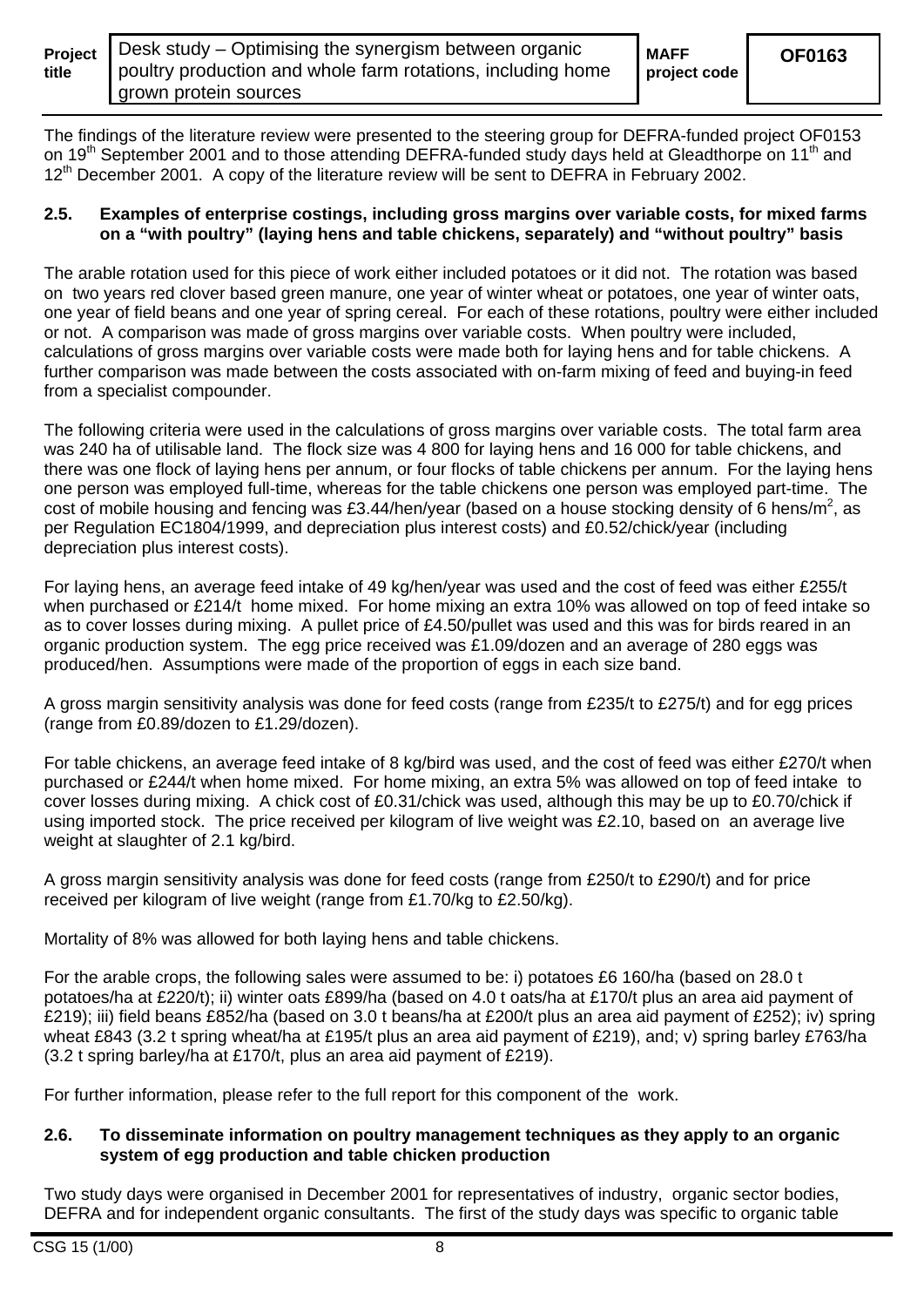| Project | Desk study – Optimising the synergism between organic       | <b>MAFF</b>  | ΟF |
|---------|-------------------------------------------------------------|--------------|----|
| title   | poultry production and whole farm rotations, including home | project code |    |
|         | grown protein sources                                       |              |    |

**OF0163** 

chicken production, and the second to organic egg production. Copies of the study day agendas and lists of attendees are available from the author of this report.

#### 3.0. **RESULTS**

#### **All milestones were met in full except for updating MANNER so as to include information organic poultry manure nutrient content. The basis for this is discussed below .**

#### **3.1. The use of homegrown protein sources in feeds for organic poultry**

There is an increasing need to use home grown protein sources in organic poultry feeds in place of imported soya. This is because the use of home grown protein sources in feeds would improve the sustainability of the system at a more local level. There is also likely to be an adverse impact on environmental and socioeconomic factors from importing soya, which is not in keeping with the ethos of organic farming.

In order to use home grown protein in organic feeds there is a need to establish whether or not they are suitable for feeding to poultry. This will depend on the type and levels of anti-nutritive factors contained in the ingredients, as toxic effects on the birds will limit ingredient inclusion rate. In addition, ingredients must also supply essential nutrients and energy, otherwise there may not be sufficient scope within the ration to use it effectively. A large proportion of an organic ration is made up by cereal, so that other ingredients must be of high energy value if adequate nutrient density is to be maintained.

A summary of home grown protein sources, and their potential use in organic poultry feeds is given below. This is focused on energy value, and concentrations of crude protein, lysine and methionine relative to soya (extruded full-fat). The range of antinutritive factors (ANFs) present in each of the ingredients is identified, and maximum inclusion rates recommended in a summary table. For more detailed information, including references used, please refer to the full review report.

It should be noted that the review did not consider the agronomic feasibility of growing various protein crops in an organic farming system.

#### 3.1.1. Peas (*Pisum sativum*)

The majority of dry peas destined for use in animal feeding are round-seeded, free from tannins, and with low trypsin inhibitor activity (TIA). White flower coloured peas do not contain tannins, unlike coloured flowered varieties. Spring varieties sown between January and April are favoured because of their lower TIA and fibre contents compared with winter-sown varieties.

The dietary metabolisable energy value of peas (12.1 MJ/kg DM, as determined from meal diets fed to adult cockerels) is in-line with the energy value of poultry feeds. Therefore peas will not dilute feed energy value.

The metabolisable energy value of peas is lower in young chicks than in adult cockerels. Metabolisable energy is increased after pelleting (13.0 MJ/kg DM) due to an increase in the digestibility of starch, from approximately 75% to 90% in raw peas, to as high as 95% following heat treatment.

The crude protein content of peas (typically 241 g/kg  $\pm$  12 g/kg DM) varies according to genetic, cultural and environmental differences. The crude protein and lysine concentrations are less than those of soya, but higher than those found in cereals. Peas have low sulphur amino acid contents compared with soya. The digestibility of pea proteins is also improved by pelleting, but extrusion and fine grinding have very little effect. 3.1.2. Field beans (*Vicia faba*)

Field beans have a relatively high energy value, but crude protein, lysine, and sulphur amino acid contents are low relative to sova. Starch content is high, with a digestibility of approximately 85%. As for peas, heat treatment of the seed improves starch digestibility by approximately 10%, but there is a much smaller improvement (approximately 3%) in protein digestibility.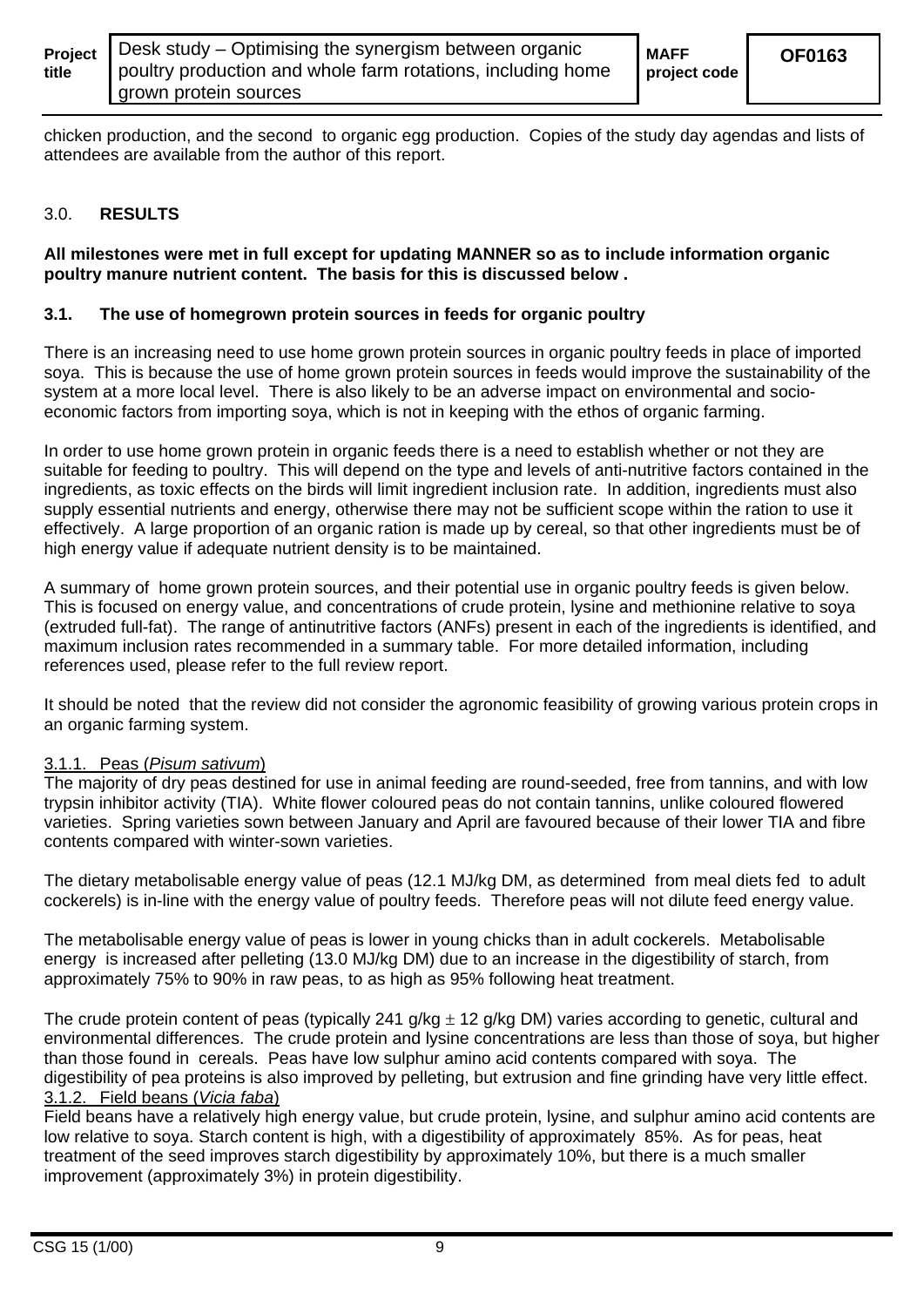| title | <b>Project</b>   Desk study $-$ Optimising the synergism between organic<br>poultry production and whole farm rotations, including home | <b>MAFF</b><br>project code | <b>OF0163</b> |
|-------|-----------------------------------------------------------------------------------------------------------------------------------------|-----------------------------|---------------|
|       | grown protein sources                                                                                                                   |                             |               |

The low concentrations of methionine and linoleic acid in beans have limited their use in feeds for laying hens. A progressive reduction in egg size and an increase in mortality when feeding beans at concentrations of 100 g/kg and 200 g/kg in layers feeds were observed. In some experiments, rate of lay was also depressed. Supplementing feeds with methionine or linoleic acid did not prevent adverse effects of feeding beans on egg production.

Two anti-nutritionals present in field beans, vicine and covicine are associated with a low feed intake in laying hens, and a reduction in egg weight. Tannin levels in beans have often been seen as a constraint to the utilisation of beans as a home grown protein source. In poultry, tannins reduce protein digestibility, and to a lesser extent starch digestibility. White-flowered varieties are low in tannins, and more suitable for use in poultry nutrition.

#### 3.1.3. Rapeseed (*Brassica napus, B. campestris*)

Rapeseed meal, in particular meal produced by expelling the oil, is rich in crude protein and lysine. It is not as rich as soya, but richer than peas or beans. Compared with soya, rapeseed meal is also higher in both methionine and cystine, which is potentially very useful as methionine is essential for health, growth and egg production, and must be provided in the feed.

Rapeseed has potential for use as a protein source, although there can be problems with egg and meat taint. The problem of taint is not consistent between hybrids, or between sources of rapeseed. Brown egg strains tend to be more susceptible to egg taint than white birds. The fishy taint is due to tri-methylamine (TMA) occuring in the egg yolk. TMA is formed in the bird's gut as a breakdown product of the sinapine present within rapeseed meal. Similar problems of fishy flavours due to feeding rapeseed meal have also been found in chicken meat.

There have been substantial efforts made to breed varieties of rapeseed that are low in some ANFs. An example of this work is the "double low (00)" glucosinolate varieties. Glucosinolates are toxic to poultry even when fed at low concentrations, resulting in adverse effects on thyroid metabolism in young and adult birds. Prolonged feeding to adult birds may cause the liver to haemorrhage.

A range of other ANFs limit the use of rapeseed in feeds for poultry, namely phenolics, tannins and phytic acid. Whilst chemical extraction may reduce the ANF content in rapeseed by 90%, this would not be allowed in an organic system of production.

#### 3.1.4. Lupins (*Lupinus* spp.)

Although the crude protein contents of both products are similar, sweet lupins (*L. angustifolius*) have lower energy, lysine, methionine and cystine contents compared to soya. It is the low essential amino acid content of lupins that limit their use in poultry feeds. In the late 1970s, sweet lupins were fed at concentrations of up to 150 g/kg to laying hens housed at ADAS Gleadthorpe. Both feed intake and egg output were reduced during early lay. Mortality also increased with lupin inclusion rate. Feeding extra methionine did not prevent these effects.

More recently, there have been several reviews of the potential of lupins as animal feedstuffs. These have raised possible problems due to ANFs e.g. oligosaccharides of the raffinose family,  $α$ -galactosides, pectins and alkaloids including lupanine, spartine, lupinine, and angustifoline. Whilst sweet varieties were reported to be very low in alkaloids, there is a risk of contamination by seeds of bitter varieties, which have been shown to depress growth rates in broilers.

In non-organic production, enyzmes have been developed to improve the feeding value of sweet lupins to poultry. A combination of enyzmes has been used; including a protease, carbohydrase and an  $\alpha$ galactosidase, which have sometimes improved live weight gain in broilers. However, enzymes would not be allowed in organic feeds. In some studies feeding lupins to broilers also increased the incidences of mortality and kidney problems.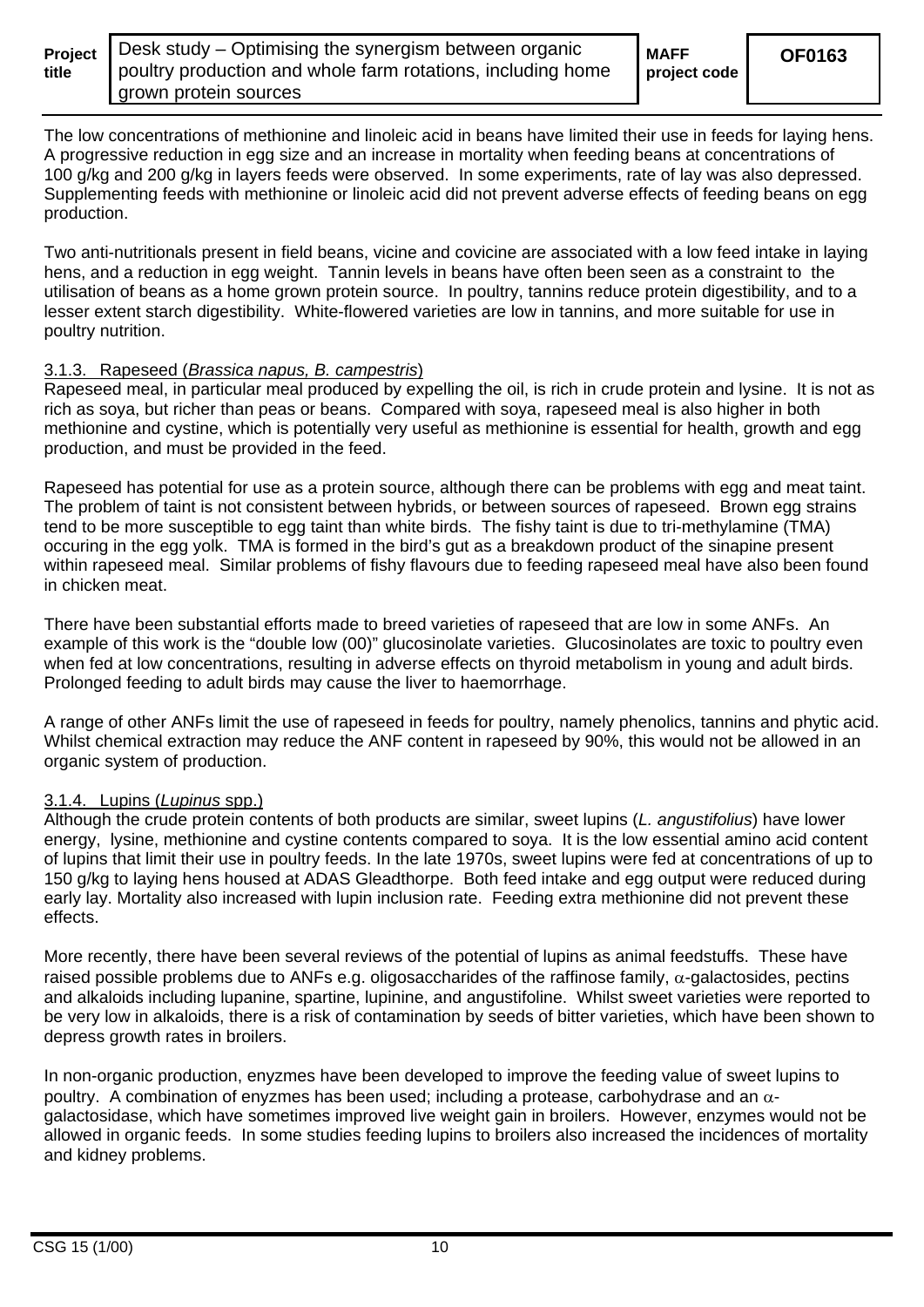| title                 | <b>Project</b>   Desk study $-$ Optimising the synergism between organic | <b>MAFF</b>  |
|-----------------------|--------------------------------------------------------------------------|--------------|
| grown protein sources | poultry production and whole farm rotations, including home              | project code |

Although some Spanish studies suggest that lupins can compete with soya as protein sources in poultry feeds, the weight of literature reviewed in this study recommends caution, pending more applied research under UK conditions, using varieties of *L. albus* that are likely to be available on the UK market.

#### 3.1.5. Linseed (*Linus usitatissimum* L.)

The initial perception is that linseed will not be a valuable protein source for poultry, due to its low crude protein, lysine and methionine content compared with soya. Linseed also contains an array of ANFs including a vitamin  $B_6$  antagonist (linamatine), phytic acid, a trypsin inhibitor and cyanogenic glucosides.

However, linseed is rich in  $\alpha$ -linolenic acid which, when fed to chickens, can raise the  $\alpha$ -linolenic acid content of eggs or meat. Products rich in  $\alpha$ -linolenic acid are potentially useful, as consumption can lower the C18:2 to C18:3 (*n*-6:*n*-3) ratio in the human diet, leading to potential health benefits. Linseed is higher in α-linolenic acid than rapeseed or soya. Non-organic eggs having a high *n*-3 PUFA concentration (α-linolenic, DHA, DPA and EPA) are already available to the consumer. Potential consumer demand may be higher for an organically produced product. For chicken meat, too much enrichment with  $\alpha$ -linolenic acid causes fishy odours, so caution will be needed. These fishy odours are due to rancidity, caused by fat oxidisation. Feed antioxidants that are active in the meat will be needed to retard fatty acid oxidation, but optimal concentrations are still to be identified.

# 3.1.6. Oilseed meal

Oilseed meals are by-products of the food oil industry, low in oil and high in protein content. However, the protein is unbalanced for animal nutrition due to its vegetable origin. Bio-availability and amino acid composition are also extremely variable.

#### 3.1.7. Sunflower (*Helianthus annuus*)

Sunflower seed meal is a good source of protein. Although it is deficient in lysine it is very rich in sulphur amino acids. The inclusion rate of sunflower seed meal in non-organic broiler diets is less limited by ANFs (phytate, phenolic acids, chlorogenic acid and quinic acid) than by its moderate dietary energy value. However, the development of de-hulled sunflower seed meal has improved its nutritional value for poultry production.

### 3.1.8. Naked oats (*Avena* sp.)

The low metabolisable energy value of whole oats has meant that they have not been widely used in poultry feeds. Naked oats are lower in crude protein, lysine and methionine content than soya. However, the biological value of oat protein is high, and its amino acid composition is constant across a range of protein levels.

A large, naked (huskless) oat species (*A. nuda* L.) is available, with a grain similar in appearance to wheat. However with naked oats, there seems to be an inverse relationship between protein content and protein quality. As the protein content of the kernel increases this is associated with an elevation in prolamine content and a consequent decline in protein quality. Nevertheless, the prolamine content of naked oats is substantially less than that of other cereal grains, so that naked oats could have excellent potential for exploitation as a feed grain for poultry.

# 3.1.9. Other alternative vegetable protein sources

There has been limited work on the use of tomato residues as feed ingredients for poultry. Tomato residues have reasonable protein contents, but they are generally lacking in one or more essential amino acids. However, tomato products are a rich source of the carotenoid lycopene, and carotenoids in foods have been associated with enhancement of immune response. Dried tomato pomace is also a good source of Vitamin  $B_1$ and a reasonable source of Vitamin  $B_2$  and Vitamin A. It is likely that as organic tomato production and processing increases there will be a need to make better use of the by-products. The use of tomato byproducts in organic poultry rations may provide a useful outlet for these waste products, without adversely affecting performance, egg colour, egg flavour, meat flavour and meat colour, and possibly enhancing immunocompetence.

Suggested maximum inclusion rates for some of the most useful ingredients are given in Table 1.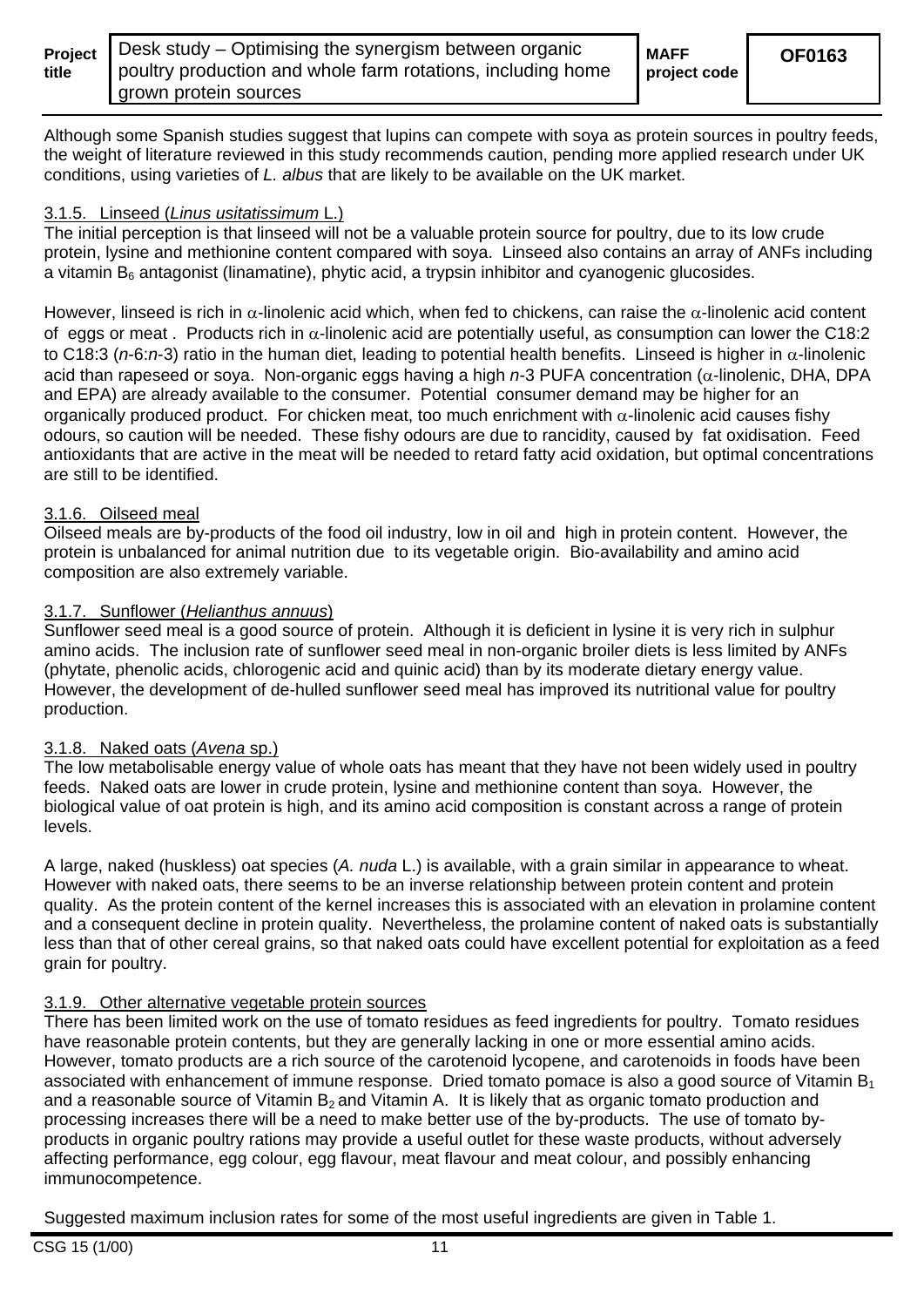**project code** 

| rable 1. Ouggested maximum inclusion rates for some ingredients (g/ng) |             |               |  |  |
|------------------------------------------------------------------------|-------------|---------------|--|--|
|                                                                        | Layers feed | Chick starter |  |  |
|                                                                        |             |               |  |  |
| Rapeseed                                                               | 100         | 50            |  |  |
| Peas                                                                   | 200         | 50            |  |  |
| <b>Beans</b>                                                           | 100         | 300           |  |  |

 $Table 1.$  Suggested maximum inclusion rates\* for some ingredients  $(a/kg)$ 

(\* Important note: Maximum inclusion rates on an individual, not cumulative basis ).

#### **3.2. To measure nitrogen retention and manure nutrient contents at about 81 days of age in slow growing meat birds fed non limiting rations versus Label Rouge rations**

The results on manure nutrient content (fresh weight basis) are reported here as these are of greater relevance to the current project. Nitrogen retention results will be reported in experimental reports for project OF0153, as they need to be discussed fully within the context of feed intake and growth rate.

Within the slow-growing breed type (Gris Barre and ISA 657 birds) breed and feed effects were found in some manure nutrient contents. The dry matter content of litter manure was higher for birds fed Label Rouge rations than for birds fed non-limiting rations. Label Rouge feed was lower in protein than non-limiting feed. Birds excrete excess protein and this is associated with wetter droppings. The effect of feed on litter dry matter content was greater in Gris Barre birds (*p*<0.05). Gris Barre birds ate more feed, and were heavier at 81 days of age than ISA 657 birds, and so the mass of droppings produced would have been greater for Gris Barre birds.

For the same treatments, there were effects of breed and feed on litter ammonium-N content (*p*<0.05). Litter ammonium-N contents were greater in birds fed non-limiting rations than in birds fed Label Rouge rations. However the feed had a greater effect on litter ammonimum–N contents from Gris Barre birds (e.g. 4 201 mg/kg ammonimum-N for birds fed Label Rouge feed, *versus* 8 920 mg/kg ammonimum-N for those fed nonlimiting rations). By comparison, ammonimum-N contents were 3 450 mg/kg and 5 016 mg/kg for ISA 657 birds respectively.

There was a trend for higher total available N as a percentage of total N (TAN% of total N) in litter manure from Gris Barre birds than in litter manure from ISA 657 Birds ( $p=0.08$ ). For example, TAN% of total N was 31% for Gris Barre birds and 25% in ISA 657 birds. Feed treatment also affected the TAN% of total N in the litter manure (*p*<0.05). It was higher when feeding non-limiting rations than when feeding Label Rouge rations (36% for non-limiting feed *versus* 20% for Label Rouge feed). There were similar effects of feed treatment on litter uric acid-N content (*p*<0.05, 4 344 mg/kg for non-limiting feed *versus* 1 426 mg/kg for Label Rouge feed).

Within the fast growing breed type only Ross 308 birds (commercial broiler) were studied, but for both feed types. For this breed there was no effect of feed treatment on the litter dry matter content, TAN% of total N or ammonium-N content. There was a trend for uric acid-N content to be higher when feeding non-limiting rations compared with feeding Label Rouge rations (*p*=0.16, 8 032 mg/kg *versus* 1 983 mg/kg, respectively). Within the very slow growing breed type only Ixworth birds were studied, but again for both feed types. Nonlimiting feeds increased the TAN% total N (*p*<0.05), uric acid-N (*p*=0.11) and ammonium-N (*p*=0.10) contents of the litter compared with Label Rouge feeds. For example, TAN% total N was 28% in litter manure from birds fed non-limiting rations, and 21% in litter from birds fed Label Rouge rations. There was no effect of feed treatment on litter dry matter content.

#### **3.3. To measure nitrogen retention and manure nutrient contents at about 81 days of age, in slow growing meat birds housed at a stable thermoneutral temperature versus a daily ambient temperature cycle during late autumn/winter months**

Please refer to experimental reports for project OF0153 for results on nitrogen retention.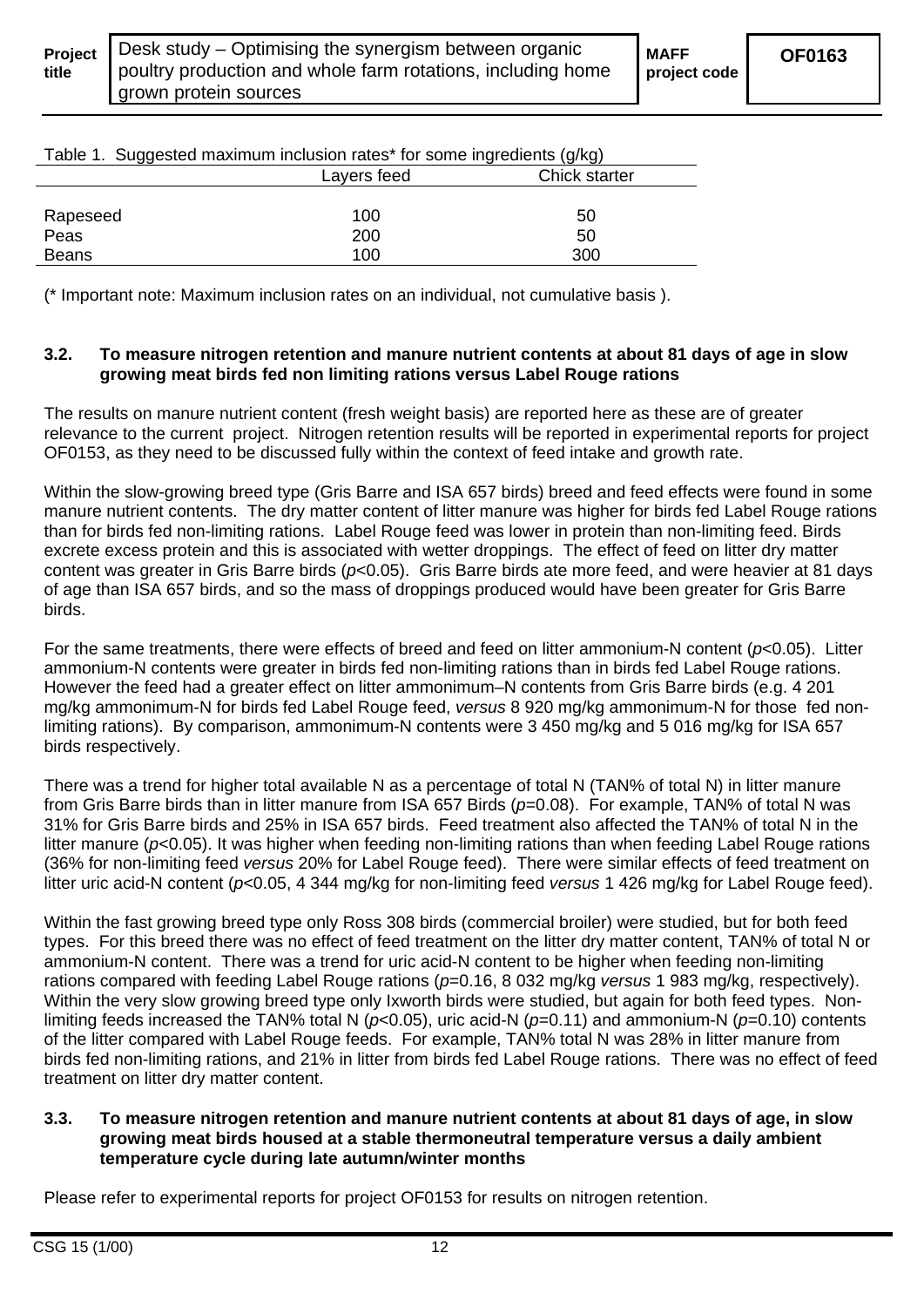| Project |  |
|---------|--|
| title   |  |

There were no interactive effects of temperature and breed on litter manure dry matter, or N contents (total N, uric acid-N, ammonium-N or TAN% total N). Similarly there were no effects of temperature on these variables. Breed did not affect the litter manure contents of uric acid-N or total available N (%), but there were some effects of breed on the dry matter, total N and ammonium-N contents. These are detailed below.

The litter manure from SASSO S77N birds was drier (*p*=0.05) and contained less ammonium-N (*p*<0.01) than the manure from Ross 308 birds. For example, the dry matter content of litter from SASSO S77N birds was 698 mg/kg, compared with 571 mg/kg from Ross 308 birds. The ammonium-N content of the litter from SASSO S77N birds was 5 625 mg/kg, compared with 13 575 mg/kg in the litter from Ross 308 birds. In this group of birds the mean TAN% of total N was 31.8% across both breeds.

In the other group of birds (i.e. ISA Redbro birds *versus* ISA 657 birds) the only breed difference was in the litter ammonium-N content (p<0.05). The ammonium-N content of litter from ISA 657 birds was 5 160 mg/kg, compared with 8 430 mg/kg in litter from the Redbro birds. In this group of birds the mean TAN% of total N was 26.1%.

#### **3.4. To review available scientific information so as to determine the optimum position for poultry in whole farm rotations**

There has been little work done on integrating poultry into cropping systems. This is because non-organic poultry have been housed mostly in indoor systems over the past fifty years. Even in modern free-range systems of production the houses are usually fixed, so full integration into whole farm systems is not possible. At best, some of the feed is produced on farm and the manure is utilised for crop production. The objective of organic production is a system where nutrient recycling between the soil, plants and crops is fully planned and the birds are moved around the farm as the rotation proceeds. The potential benefits from this approach include improvements in crop yields, reduced poaching, better distribution of nutrients and reduced parasite load. These issues were discussed in the literature review, the results of which are summarised below.

To assess the efficiency of nutrient recycling between the soil, plants and birds nutrient balances are required. Inputs and outputs of the cropping system were calculated for poultry using information from DEFRA-funded project OF0153 and from industry data. Crop yield information and the nutrient contents of crops and poultry products were taken from published data. Examples of how poultry production mighty fit into arable rotations are given in the literature review, based on the hypothetical rotation used in the calculation of nutrient balances. The review paper also discussed poultry husbandry in some detail. In future, organic poultry production is likely to be more common on arable farms, rather than by the conversion of non-organic freerange sites. However, arable producers are less likely to be familiar with technical aspects of poultry production, such as the birds' thermal needs, how light patterns affect egg production, factors affecting range usage, or how to store eggs for best quality. Some of these are discussed below.

#### 3.4.1. Poultry Husbandry

#### *Housing*

Housing offers shelter free from predation, and in which the thermal and lighting environment meets physiological needs. Well-designed and well-managed housing is essential to the success of the system, and this no less true for systems that allow outdoor access. Even when birds range well during the daytime they will return to the house at night. Ventilation systems should provide for an adequate air change rate so that the air quality does compromise bird health. If the house is poorly designed or poorly managed then the litter will deteriorate, leading to poor air quality, dirty birds, dirty eggs, and poor disease control.

In practice, the penetration of wind and rain through popholes makes litter management difficult, particularly when the popholes are large. Regulations on pophole size exist, but thought should be given to their layout. For example, by having sufficient popholes on both sides of the house it may be possible to keep popholes on the windward side closed. An external verandah may be useful as a buffer zone between the house and the outside weather. Furthermore, mud on the feet of birds may be left on the verandah rather than being bought into the house.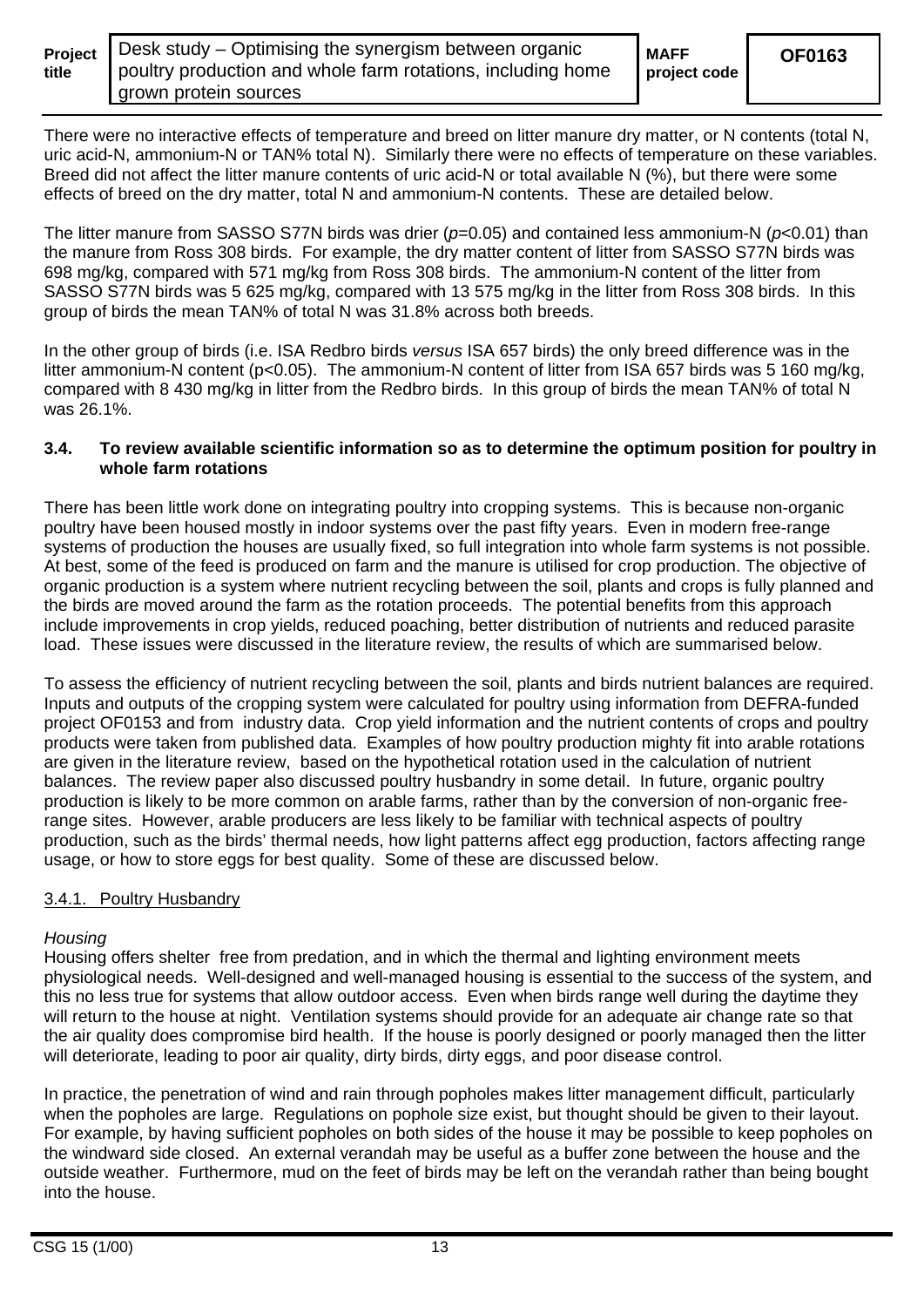**Project title** 

**MAFF** 

**project code** 

Regulations exist on stocking density within the house, and for laying hens, the minimum ratio of litter floor area to raised droppings pit, perch space and nest box provision. Thought should be given as to the best method of providing feed and water within the house. These provisions will be easier for static rather than mobile houses, as access roads are likely to be better and automation possible. Methods of egg collection and of the transport of eggs from the house to an egg store also need careful consideration. Cracked and dirty eggs are downgraded, as they constitute a health risk to humans.

For mobile housing there are additional constraints related to portability and ease of movement from one field to another. In small houses there will be less flexibility in choosing the layout of equipment, labour input per bird will be higher, and the management of house physical environment more difficult than in larger houses.

Careful thought is needed at the design and planning stage if chicks are to be brooded in mobile housing. Spot brooding is most likely to be used, but there should be sufficient space for the chicks to choose their thermal environment. It is essential that the gas supply does not run-out during brooding, otherwise the chicks will become chilled. In static houses, alarms are often used to warn of temperature fluctuation, but this may not be practical or effective in a mobile house. Draughts over the chicks must be avoided, so popholes must be airtight or a cardboard surround used. Cardboard surrounds are also useful for keeping chicks in the 'brooding zone' if temperatures are too low in some parts of the house.

#### *Light patterns and photoperiodism*

Lighting patterns affect bird growth and egg production, but in organic production only daylight is relevant. This is because it is not possible to exclude daylight, so that light intensity within the house is below the threshold for darkness. Thus, in summer months it will not be possible to apply shorter daylengths than natural daylight hours. In winter months, when daylight hours are short, artificial lighting may be used to supplement daylight up to 16 hours per day.

Daylight hours affect growth because, unless the dark period is very long, chickens do not eat during darkness. Therefore, with the exception of the summer months it will be possible for producers to slow growth by avoiding supplementing natural daylight beyond the time of dawn and dusk.

For organic laying hens, a 16 hour daylength will be used throughout the majority of the laying period. This is because of the effect of daylength on ovulation rate. A fall in daylight hours reduces ovulation and egg production. For this reason, artificial lighting will be essential in houses for laying hens, and time clocks will be needed to ensure consistency from day to day.

Light patterns during the laying phase should be linked with light patterns applied during rearing. This is so as to avoid precociousness, and the risk of prolapse, due to a sudden step-up in daylength when housing pointof-lay pullets, or a reduction in photo-stimulation due to a step-down in daylength at re-housing.

Under UK conditions, difficulties will arise at some times of the year in applying light patterns to organic pullets. During February it will not be possible to apply light patterns to chicks hatched in this month. A 16 hour daylength will be required from day old until depopulation at the end of lay, so there can be no control of age at first egg, egg numbers or egg weight. Limitations to applying light patterns in some other winter months are discussed in full in the literature review.

The effects of limited steps-up in daylength at point-of-lay on egg performance in modern hybrids or traditional hybrids are not known. This is an important knowledge gap. If this is not addressed before there is a requirement to rear pullets in an organic system, seasonal fluctuations may arise in rearing and egg production.

#### *Parasites and diseases*

It is generally thought that intensively housed birds are at greater risk of respiratory problems, while birds on range are at greater risk of enteric diseases. Infections can be wind-borne, or they can be introduced onto a site by visitors, rodents, wild birds, pets, insects, or equipment.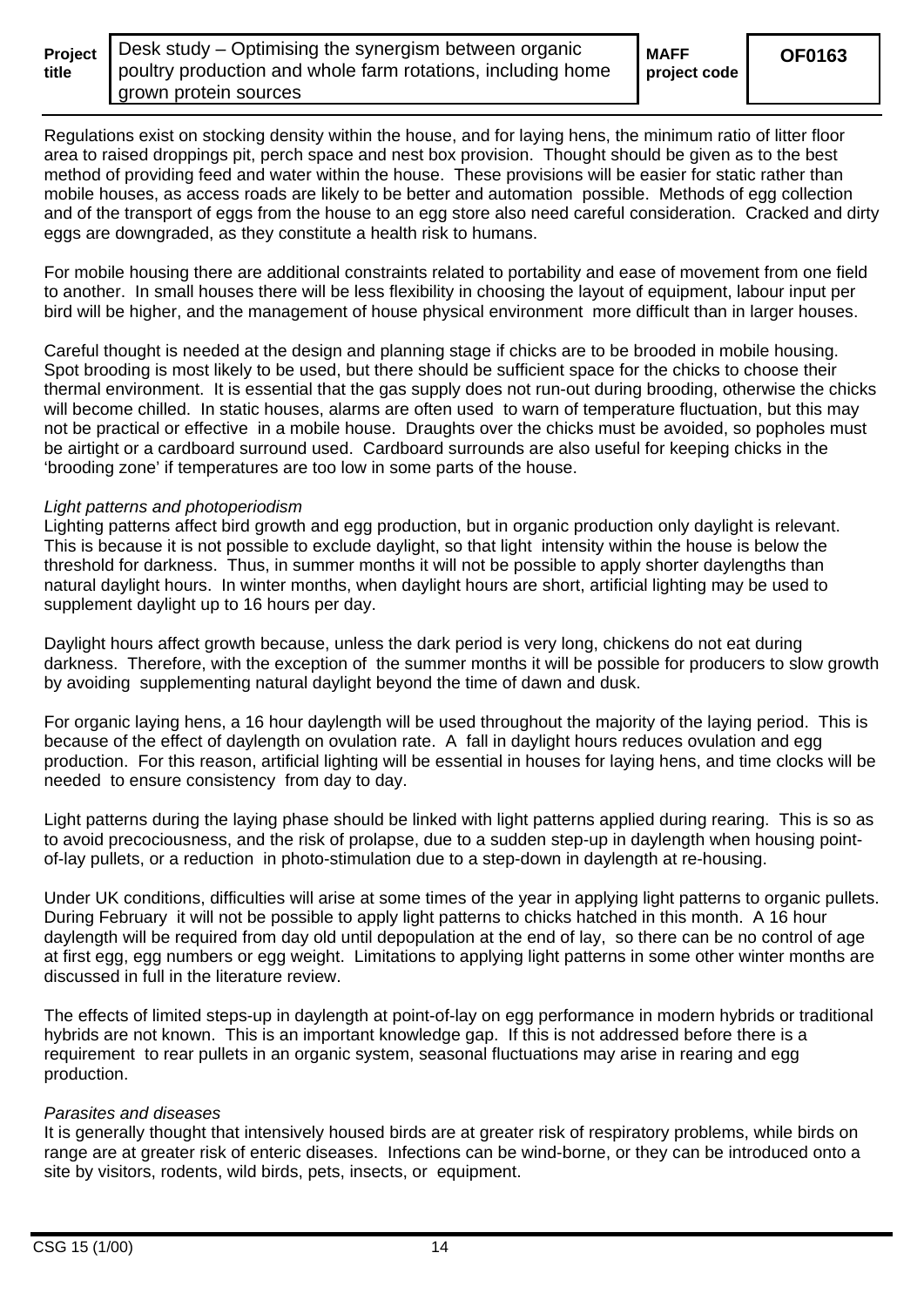| Projed |  |
|--------|--|
| title  |  |

**project code** 

Outdoor feeding of poultry is sometimes used to encourage range usage, but is likely to attract wild birds onto the pasture. However, wild birds may carry infections such as *Salmonella* and alternative methods of encouraging range use are required.

In organic farming routine medication of poultry is prohibited. Particularly for *Salmonella,* alternative methods of reducing the risk of infection from organic eggs and chicken meat are needed. A process of competitive exclusion within the gut may be the answer, and there is some evidence that *Lactobacillus* rich feed ingredients may have a beneficial role.

Pasture management and the age at which birds have access to range will be important in the control of parasitic disease. Faecal worm counts should be monitored, and periodically birds should be sampled so as to establish the worm burden in the gut. This will be an important step in verifying whether or not pasture rotation is adequate for disease control. A veterinary health plan will be needed for the site, which should include strategies for parasitic disease control, and which may be further refined over time.

Mobile housing, rotated around the farm, perhaps offers the best opportunity for parasite control. However, the application of poultry manure on land that will be subsequently used by poultry may increase disease risks. Composting of poultry manure before application to land may be effective in killing some parasites, but this requires scientific evaluation.

Poultry are also susceptible to external parasites, including fleas and mites, and in particular red mite. The control of red mite is difficult, particularly in wooden fixtures prone to harbouring infestation. This aspect should be considered when buying or constructing houses for organic poultry, and in particular for laying hens, as wooden perches and nest boxes are often used.

#### *Range usage*

Outdoor temperatures in the UK are seldom within the optimum range for growth or egg production. Windspeed and rain will also increase the environmental heat demand placed on birds. Provision of range shelter will benefit welfare and performance of the birds as well as encouraging greater utilisation of the range. DEFRA-funded studies at ADAS Gleadthorpe (Project OF0153) found that chickens ranged less in wet and windy weather, and stayed close to the house when shelter was absent from the paddock. Birds provided with early access to range also exhibited greater ranging activity than birds given access to pasture later in life. Provision of artificial windbreaks should prevent wind and rain penetrating through open popholes. Chickens choose to sit in shaded areas provided by tree canopies, and if these conditions can be provided the time spent outdoors may be greater than in an open field. For systems using mobile housing, where the houses are moved from one field to another it may be difficult to provide permanent natural shelters other than at the edge of the field. Temporary shelters such as conifer wigwams may be used, but these are time consuming to move around the pasture and farm. However an advantage of this type of shelter is that the birds follow it around the pasture, preventing poaching or a build up of parasites in any one area.

#### *Pasture types and management*

In organic systems of poultry production the pasture should contribute to the birds nutrient requirements. Poultry textbooks of the 1940s suggest that grazing good quality young grass provided a feed saving of up to 10%. In modern free-range systems however, the emphasis has been on hard wearing swards, rather than swards of high nutrient value. This has meant that swards have been mostly comprised of ryegrass.

If poultry graze high nutrient value swards, this could reduce reliance on expensive bought-in feeds and sustainability would be improved. Another benefit of moving away from ryegrass based swards is that some forage crops may provide aerial cover for chickens.

In modern free-range systems, pasture management has been kept simple. The grass is mowed short, and the clippings are collected so as to avoid crop impaction. Reseeding is done in poached areas to take advantage of spring and early summer growth. Pasture rest allows the sward to recover, or establish, and this is best done by paddock rotation. In mobile organic housing systems it is suggested that the houses are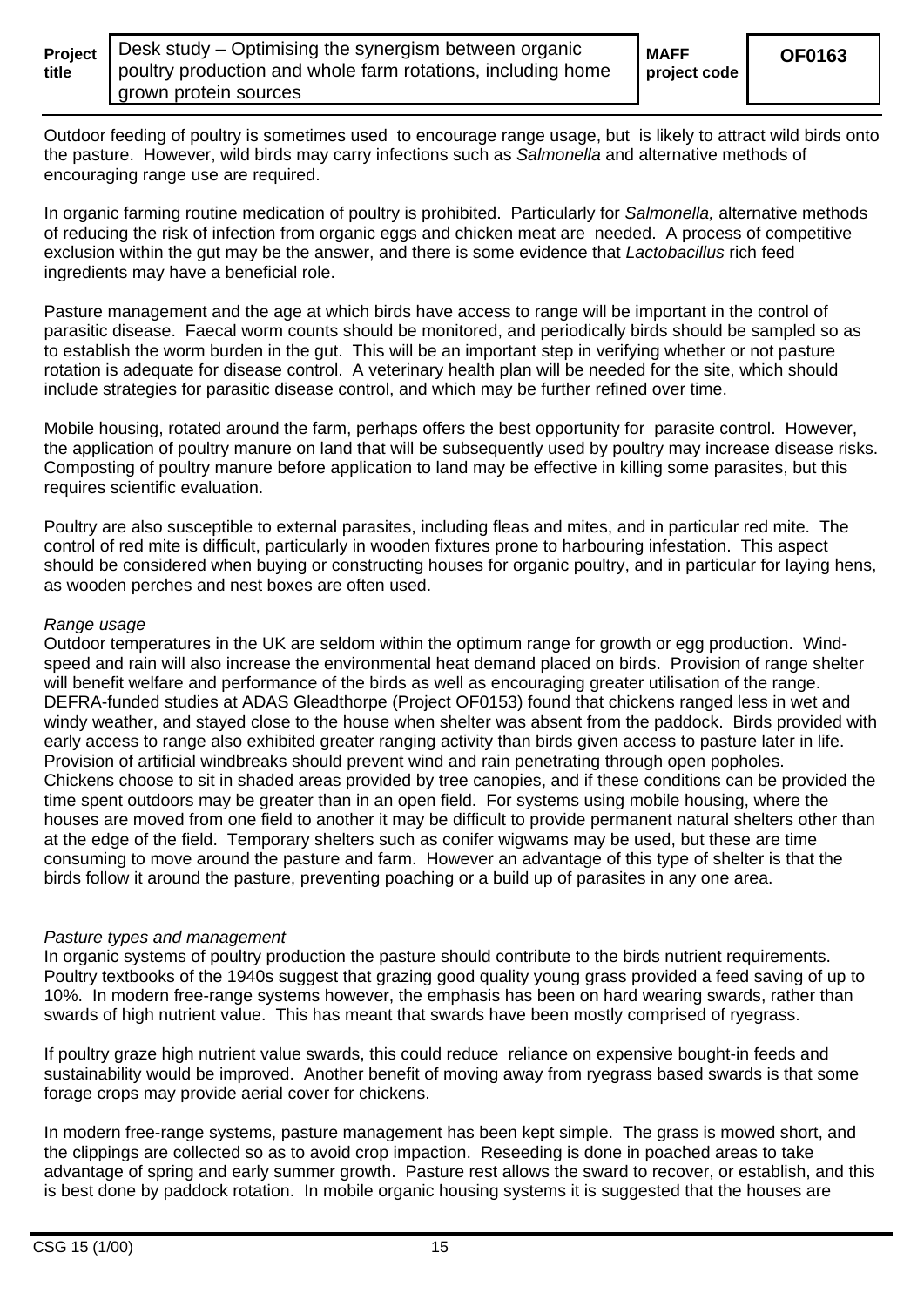| title | <b>Project</b>   Desk study - Optimising the synergism between organic<br>poultry production and whole farm rotations, including home<br>I grown protein sources | <b>MAFF</b><br>project code |
|-------|------------------------------------------------------------------------------------------------------------------------------------------------------------------|-----------------------------|
|-------|------------------------------------------------------------------------------------------------------------------------------------------------------------------|-----------------------------|

moved every seven days to prevent pasture damage close to the house. At the end of the stocking period, chain harrowing is recommended to distribute the droppings more evenly.

#### *Egg storage*

Eggs in the oviduct are at body temperature (41 $^{\circ}$ C), and they cool rapidly to ambient temperature after laying. Eggs should be stored at temperatures of between 12 °C and 15 °C. It is important to cool them as quickly as possible after laying, and to maintain these lower temperatures, in order to preserve internal quality and slow the growth of microorganisms. It is not always possible financially to justify refrigerated storage on-farm, so a number of practical designs for simple egg stores have been produced. It is also important that eggs are not stored next to chemicals, or products that will impart taint.

#### *Food safety*

Poultry manure is an integral part of nutrient cycling in organic systems. However due to concern over the safety of foods entering the human food chain, it is usually recommended that poultry manure should not be used on crops that will be eaten raw, such as salads and vegetables, as the risk of transfer of pathogens may be too great. Recommendations are available on manure stacking and storage to reduce the risk of bacterial contamination.

#### 3.4.2 Organic poultry production – inputs and outputs

The main inputs into an organic egg production system are pullets and feed. At present, non-organic pullets of up to 18 weeks of age can be purchased, but they must be managed for a six-week period to organic Standards before the eggs may be sold as organic. Between 47 kg to 50 kg of feed will be consumed per annum. Significant outputs will include 260 eggs to 310 eggs, and 40 kg to 45 kg of fresh droppings per hen per year.

In organic table chicken production the main inputs are chicks and feed. At present non-organic chicks of up to three days of age can be brought into an organic production system. The chicks are then reared on according to organic Standards for 70 days, or for up to 78 days, depending on the age at sale. This is because the minimum slaughter age depends on the breed used, and will vary between 73 days and 81 days of age. Non-organic broilers eat about 5.9 kg of feed before they are slaughtered, at a live weight of between 2.0 kg and 2.5 kg. A similar range of live weights is required at slaughter for organic table chickens. However, the amount of feed eaten to achieve will vary, depending on breed, feeding strategy and weather conditions. In Project OF0153 a summer flock of free-range ISA 657 birds grown to 81 days of age ate about 6.7 kg of feed, whereas a winter flock ate about 7.6 kg. In both flocks feed was provided *ad libitum*, and target live weight at 81 days of age was about 2.3 kg.

In non-organic broilers grown to live weights of between 2.0 kg and 2.5 kg, about 3.5 kg of manure per bird is produced. In organic table chicken production, the weight of litter manure produced will vary and this will be due to factors that affect feed intake and litter moisture content. Examples of factors affecting litter manure output are: breed, feeding strategy and feed nutrient content, drinker type and the amount of water spillage, the extent of weather penetration through the popholes, management of the ventilation system, and pasture management and the amount of mud brought into the house by the birds. It may be necessary to add litter if the existing litter becomes damp and compacted so as to prevent hock burn damage and breast blisters. This will increase the amount of litter manure at the end of the growing period.

#### 3.4.3 Poultry manurial values

The nitrogenous excretion from birds is mainly in the form of insoluble uric acid. Despite its relative insolubility, once uric acid is voided it is readily converted to ammonia (NH<sub>3</sub>) by microbial activity. Currently, manure from organic laying hens is thought to be similar in composition to that of non-organic laying hens, as hybrid and feeds used are similar. However, this may not be the case for organic egg production systems of the future

In future, there will be a need for natural ingredients to supply all of the essential amino acids in the feed. If fishmeal, which is rich in essential amino acids, is prohibited, ingredients inferior in amino acid content will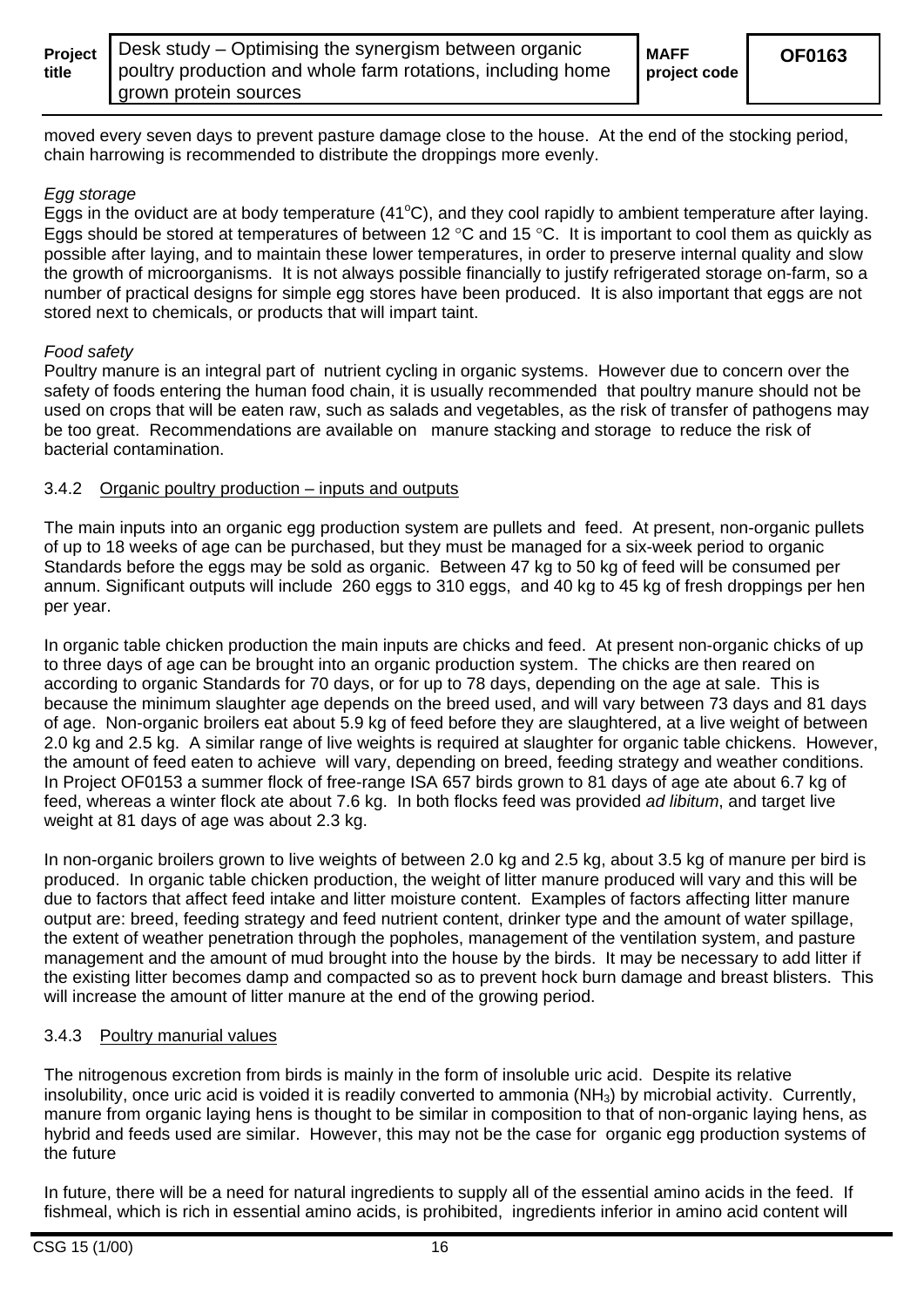|       | <b>Project</b>   Desk study – Optimising the synergism between organic | <b>MAFF</b>  |
|-------|------------------------------------------------------------------------|--------------|
| title | poultry production and whole farm rotations, including home            | project code |
|       | I grown protein sources                                                |              |

have to be used. Unfortunately, this may increase the overall crude protein content of the feed, leading to greater nitrogen excretion. The digestibility of plant proteins differs between sources, so that changes in ingredient base may further affect nitrogen excretion. Amino acid balances may be more difficult to optimise using only plant sources, and a miss-match between supply and the needs of the birds will also contribute to excess nitrogen excretion.

For organic table chickens, breed and feeding strategy will similarly affect manure nutrient content. Therefore, manure nutrient contents should be determined prior to land application, in order to optimise the utilisation of nutrients and avoid pollution.

#### 3.4.4 Nutrient recycling and rotation viability

Through well planned rotations, organic cropping systems should make best use of recycled nutrients to complement natural processes such as nitrogen fixation, and minimise the need for imported nutrients. The construction of nutrient balances for assessing the viability of organic poultry production systems demonstrated that a closed system, where all the inputs can be supplied on-farm, is currently not achievable, Some feeds have to be bought-in. Furthermore, a wide ingredient base will be needed to supply essential amino acids, which cannot be met by current crop rotations.

Some of the outputs of farmgate and soil surface nutrient balances for organic egg and chicken meat production, integrated within typical farm rotations, are given in Table 2.

|                                                                                  |                                  |           | ັັ              |
|----------------------------------------------------------------------------------|----------------------------------|-----------|-----------------|
|                                                                                  | Nutrient balance (kg/ha)         |           |                 |
|                                                                                  |                                  |           |                 |
|                                                                                  | <b>FARMGATE NUTRIENT BALANCE</b> |           |                 |
| Table birds: 6 course rotation (18 ha)                                           | 107                              | 2.8       | 2.3             |
| Laying hens: 6 course rotation (18 ha)                                           | 93                               | 4.8       | $-17$           |
|                                                                                  |                                  |           |                 |
|                                                                                  | SOIL SURFACE NUTRIENT BALANCE    |           |                 |
| Table birds: 6 course rotation (18 ha)<br>Laying hens: 6 course rotation (18 ha) | 29                               | 12<br>5.3 | $-0.2$<br>$-11$ |

Table 2. Farmgate and soil surface nutrient balances (kg/ha) for organic egg and chicken meat production

The farmgate nutrient budgets were very similar for nitrogen and phosphorus, regardless of the form of poultry production. On average, there was a surplus of 85 kg nitrogen/ha over all of the scenarios tested, with the surplus being slightly greater from table chicken production. This was mainly due to a higher nitrogen input in purchased feeds for table chickens. The phosphorus balance was near break-even for farmgate budgets, with a small average surplus of about 2 kg P/ha. This was greater for egg production due to a smaller amount of phosphorus sold in egg products, compared with whole birds. There tended to be a deficit of potassium in all scenarios, the largest deficit occuring in egg production which had lower potassium inputs from purchased feeds.

There was also a surplus of nitrogen in the soil surface balances but it was much lower than in the farmgate balances, probably because losses of nitrogen through leaching and volatilisation were included in the calculation. In contrast, the phosphorus surplus was greater in the soil surface balance, compared with the farmgate balance, because the output of phosphorus from harvested crops (soil surface balance) was much less than that sold from plant and animal products ( farmgate balance). The potassium deficit was also greater in the soil surface balance compared with the farmgate balance for table chickens, but smaller in the case of egg production. This arose because of a greater output of potassium in harvested crops (soil surface) compared to sold plant and animal products (farmgate) for table chickens, but a higher input of potassium in manures (soil surface) compared to purchased feeds (farmgate) for the laying hens.

#### 3.4.5 Integrating poultry into whole farm rotations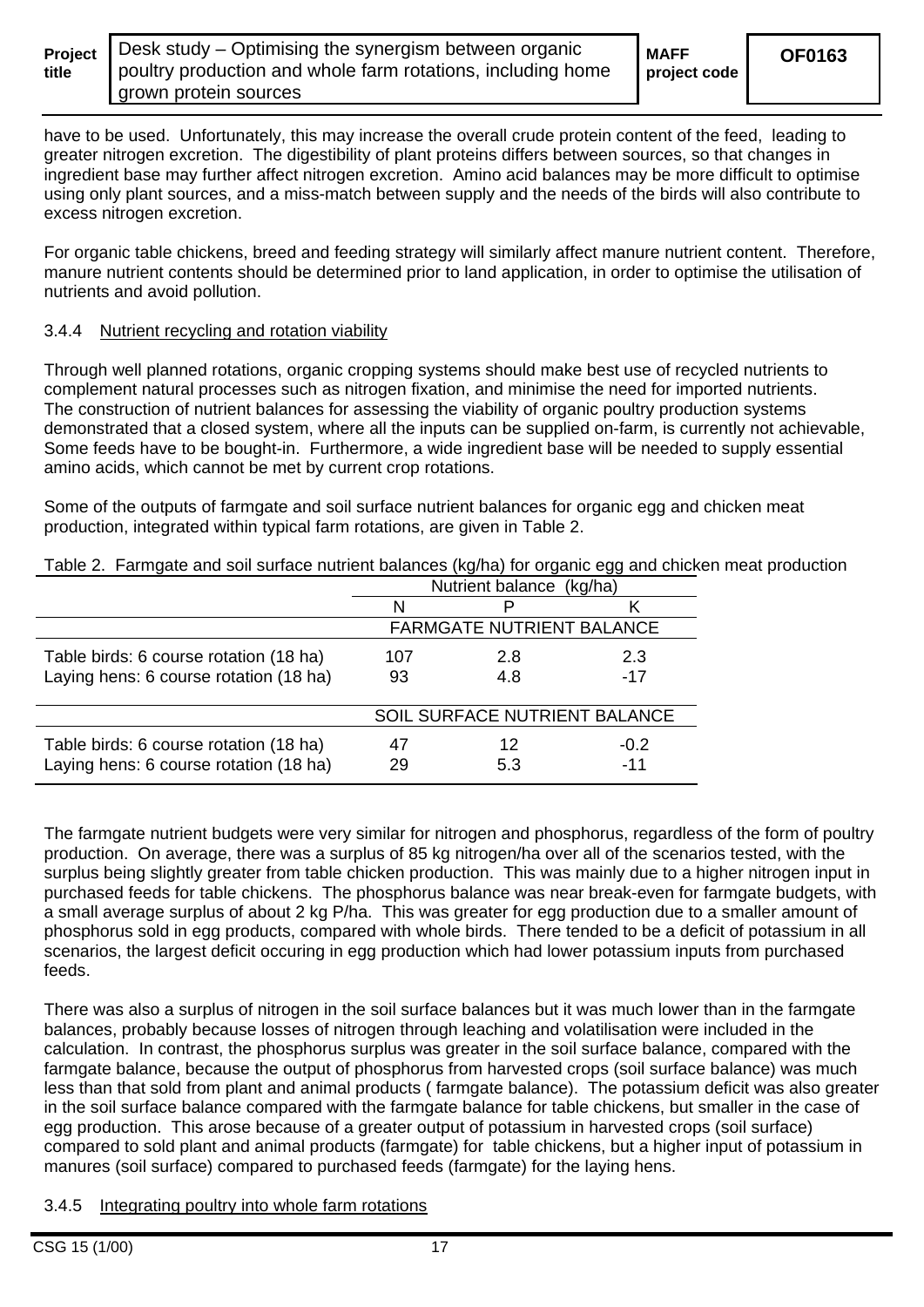| <b>Project</b> |  |
|----------------|--|
| title          |  |

**project code** 

There is a need to examine how well poultry might fit into the above rotations in terms of pasture availability throughout a typical laying year, or over the minimum growing period for table chickens. Furthermore, this task must take into account the minimum pasture rest periods stipulated by UKROFS. The two year grass/clover ley is available for grazing by poultry for about 21 or 22 months, allowing for an establishment period. A flock of laying hens would occupy the ley for a little over a year (assuming that hens are depopulated at 72 weeks of age), meaning that slippage would occur as the rotation progresses. It would not be possible to complete two full flocks on the same ley, before the pasture had to be ploughed in to allow potatoes to be sown.

For table chickens, each successive flock grown to 81 days of age could be managed separately on 1 ha of the 3 ha ley, with a second flock on the first ha of the ley, following a 6 month rest of the pasture. This would spread the build up of manure and parasites more evenly over the land.

Illustrated examples of rotations including poultry were given in the literature review.

The integration of organic poultry into whole farm rotations will also be affected by factors such as the availability of labour and stockman skills, capital expenditure and investment in facilities, and disease status.

#### **3.5 Examples of enterprise costings, including gross margins over variable costs, for mixed farms on a "with poultry" (laying hens and table chickens, separately) and "without poultry" basis**

When considering the inclusion of a poultry enterprise significant capital will be required particularly for housing, but also to cover equipment costs, other machinery, and 'working bird' capital. For laying hens using purchased feed capital requirements were £137 792 (£155 292 with mill/mixed feed). For table birds using purchased feed £252 000 was required in capital ( £277 000 for mill/mixed feed).

The viability of an organic poultry enterprise will depend in part on whether or not it generates more income than the enterprise it replaced. An egg gross margin of £32 182 (purchased feed) or £36 391 (mill/mix) was achieved when laying hens were included in the arable rotation (without potatoes). However, the extra costs incurred by the laying hen enterprise resulted in a reduction in the farm gross margin of £6 459 (purchased feed) or £2 250 (mill/mix). Similar losses were found when including laying hens in an arable rotation with potatoes. Therefore, future systems of organic egg production will incur high costs of production, and to remain viable this will need to be reflected in increased egg prices.

Better results were obtained for organic table chickens. Farm gross margins were increased by £10 438 (purchased feed) and by £17 478 (mill/mix) when including table chickens in an organic arable rotation without potatoes. Similar increases were found when including table chickens in an arable rotation with potatoes.

A sensitivity analysis was carried out as a part of this work. Both laying hen and table bird enterprises were very sensitive to small changes in sale price or feed costs/intakes. For example, a change of  $\pm 5p/dozen$  in the price of eggs produced  $\pm \pounds 5599$  on the farm gross margin, and a change of  $\pm 10p/kg$  in the price of table chickens produced  $\pm \text{\pounds}13,440$  on the farm gross margin.

The results were specific to the examples used; other rotations or management practices may produce better farm gross margins.

#### **3.6. To disseminate information on poultry management techniques as they apply to an organic system of egg production and table chicken production**

During the study days current technical and economic issues were identified, in addition to those likely to develop as Standards evolve in compliance with Regulation EC1804/1999.

Common to both laying hens and table chickens is the need to develop swards that are of high nutrient value, rather than the current ryegrass-based swards. Current pasture management was also thought to be basic. Participants suggested that research is needed to address these issues.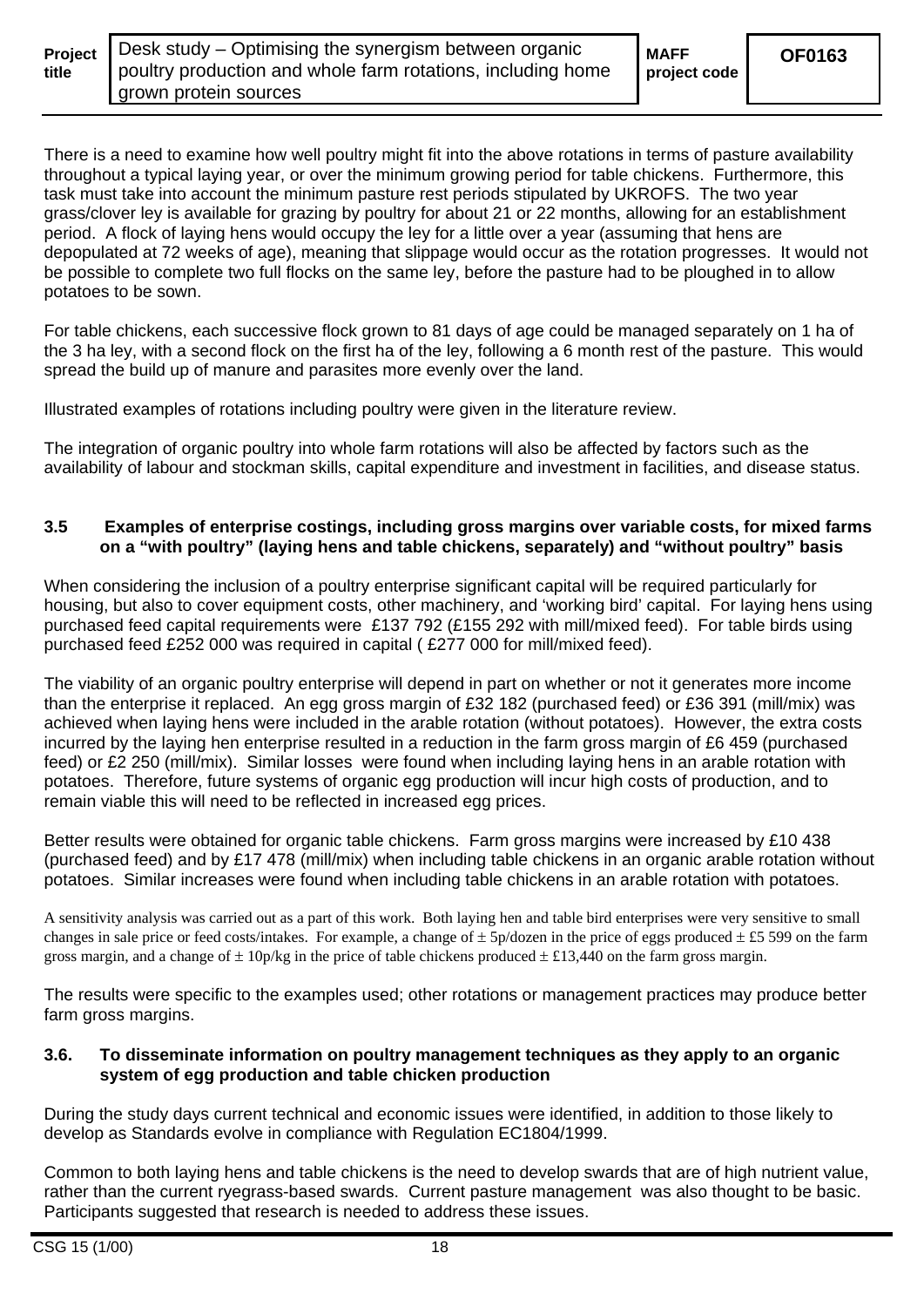| <b>Project</b> |  |
|----------------|--|
| title          |  |

The role of methionine in egg production, health and aggressive feather pecking was discussed and acknowledged by the audience. For table chickens, the role of methionine in growth and breast meat yields was emphasised by presenting live weight and yield results from DEFRA-funded studies in project OF0153. It was agreed that methionine supply was a problem area, and that it was not restricted just to laying hens. As the market for organic convenience foods, and portions, increases there will be more pressure on producers to achieve high breast meat yields. The consensus was that research is needed to address the problem of methionine supply in organic poultry feeds.

Some organic ingredients are difficult to source, either in sufficient quantities, or within acceptable price constraints. For example, organic oils are used in food production for humans, and are not available for use in livestock feeds. This may mean that the feed oil content is lower than usual, which may impact on feed energy value, palatability, intake, performance and costs of production. There were also cost implications of not allowing organic and non-organic wheat in the same feed.

Predation by birds and animals was thought to be a high risk in systems rearing young birds outdoors. At present this problem is more relevant to table chickens, but in future if there is a requirement to rear pullets outdoors, the problem will increase.

Future requirements to rear pullets in an organic system, and for breeder flocks and hatching to be done according to organic Standards caused some concern. Producers thought that there was not sufficient knowledge to be able to address likely technical problems that may occur in these systems. Technical difficulties likely to occur in organic pullet rearing were identified in DEFRA-funded project OF0192 and these were reported to DEFRA. Producers of non-organic pullets attending the study day on organic laying hens were keen to point out that Standards for rearing table chickens may not be appropriate for pullets, and that Standards for pullets should be research based.

For organic table chickens, centralised brooding was thought to be the best option at present, but the possible detrimental effects of handling and moving birds at the end of brooding on welfare were considered. There has to date been no UK research on injuries and traumas in organic production systems. This may be an important area for research in the future, and in particular if "brooding and moving" is adopted in systems of organic pullet rearing.

Concerns were expressed about the changing Standards for organic egg production, and the impact of these on production costs. Much of this is apparent in the calculations of gross margins discussed above.

# **4.0. DISCUSSION**

There are problems associated with formulating feeds for organic poultry. This is because of the need to provide all of the birds' nutrients for health, welfare, maintenance and performance using natural ingredients.

In contrast, synthetic amino acids have been widely used in non-organic poultry feeds for over forty years. There are several reasons for this. Firstly, poultry need to have some amino acids (essential amino acids) supplied in the feed. There are 11 essential amino acids for chickens, and of these lysine, methionine and cystine are the most important. Most vegetable protein sources have only low or moderate contents of essential amino acids and so vegetable-based feeds are not likely to meet the birds' requirements. Secondly, there is a need to supply essential amino acids in a balanced manner, as the bird does not need equal quantities of each specific amino acid. If the amino acid supply is not balanced within the feed then some amino acids will be poorly utilised, and this will lead to a higher excretion of nitrogen. An imbalance of amino acids in the feed may also cause nutrient deficiencies. Thirdly, it is easier to use synthetic amino acids to meet requirements at a lower overall crude protein content, than when relying on natural sources. In nonorganic poultry production, synthetic amino acids have facilitated a reduction in manure nitrogen contents so as to reduce the risk of nitrogen pollution.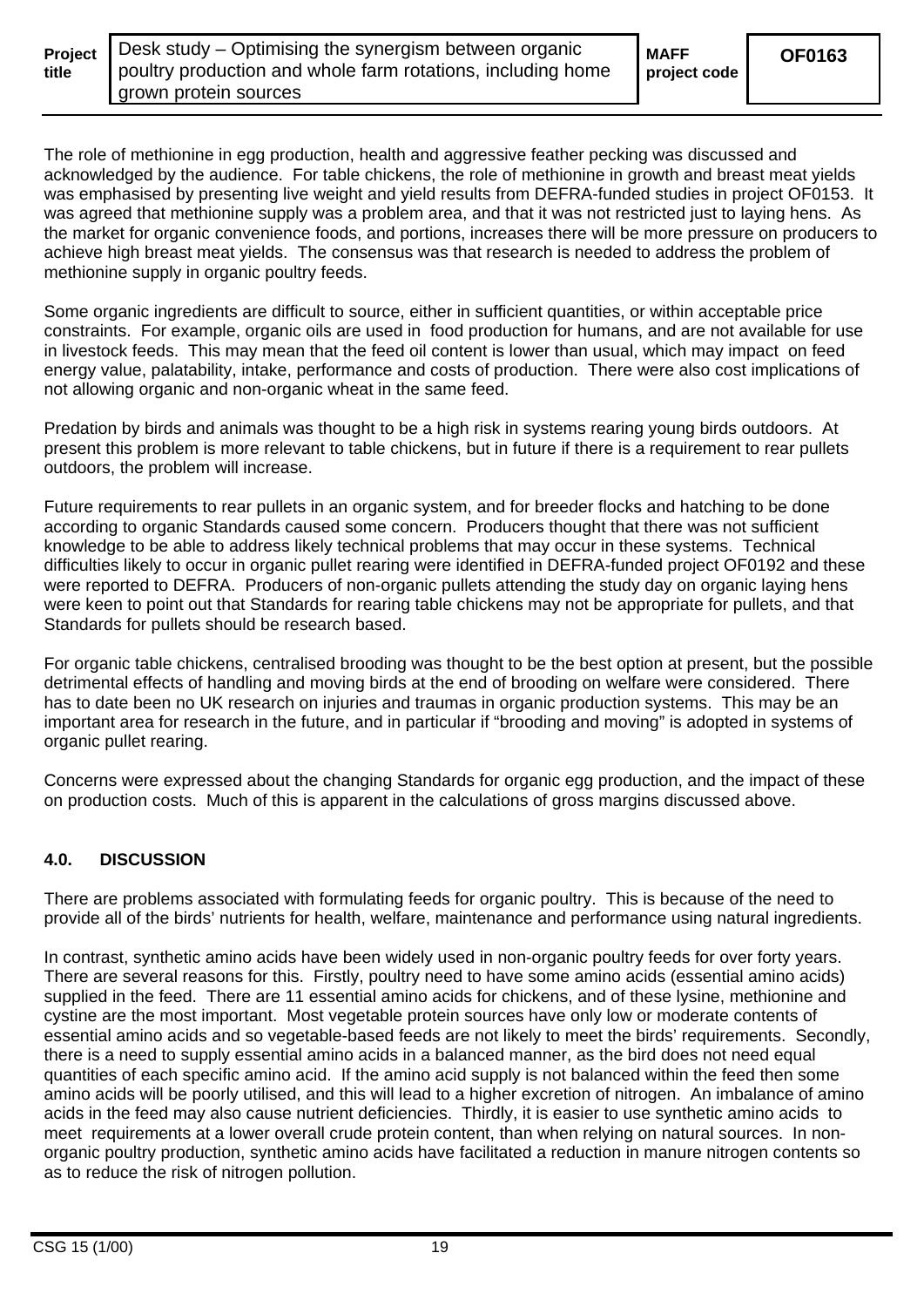| <b>Project</b> |  |
|----------------|--|
| title          |  |

**project code** 

A great deal is known about amino acid requirements for maintenance, egg production and the growth in chickens. This has allowed optimisation techniques to be applied when formulating feeds. There is however, a desire for more 'natural' levels of bird performance in organic systems, and so feed optimisation may not be the goal. If this is the case, then organic systems will need to provide more of the feed on-farm and at reasonable cost. A high protein forage crop that the birds can graze for a large part of the year may be one solution.

A major problem for UK organic poultry producers is that feed is a very significant cost of production. Feed must be used efficiently by the birds, and the sale of produce must be sufficient to cover all of the costs. This emphasises the need for optimal bird performance.

Furthermore, the role of essential amino acid nutrition for health, immunocompetence, and normal behaviour must also be recognised. In organic rations the cereal component takes up a lot of space, so that other ingredients displacing cereals must also be sufficiently nutrient rich.

The findings of this project suggest that organic poultry feeds will have a wider ingredient base than in nonorganic poultry feeds. In achieving this, some of the antinutritive factors may be diluted. Although mash is cheaper to produce, it is likely that organic poultry feeds will be fed in the form of crumbs or pellets. This is because heat treatment, which occurs during pelleting, is often associated with an improvement in feeding value.

The studies on the effects of breed and feed type have shown that there will be variability between litter manures in nitrogen content, and availability to crops. This means that the nutrient value of organic table chicken manures should be determined prior to land application, so as to optimise nutrient use and minimise the risk of nitrogen pollution. If there are changes in breed, feed specification, feed ingredient base or feeding strategy manure application may need to be re-evaluated. The nutrient content of litter manures should also be assessed taking into account seasonal effects, as there will be an effect of temperature on feed intake. If the feed energy to protein ratio remains constant across seasons, there may be a protein surplus in winter when intake is high and a deficiency in summer when intake is lower.

Including poultry in a typical organic cropping system was not entirely successful, in terms of the balance of nutrients recycling between the soil, plants, and birds. There was a surplus of nitrogen at farmgate and soil surface level, and this was largely because of the need to buy-in protein for feeding. There were deficits of phosphorus and potassium, and these varied depending on whether or not the calculation was done at farmgate or soil surface level.

In future systems, there will be a need for wider rotations so that poultry may be better integrated. Grass/clover leys are not well used by poultry in terms of nutrient supply and a high protein forage crop may be better used. This would reduce some of the pressure on protein supply and feed costs, and could improve the sustainability of the system. There is a need to optimise forage composition and land management for poultry, in terms of utilisation (e.g. time spent outdoors, nutrient supply, and intake), shelter from predators, and to minimise the risks of parasitic disease.

There may be an opportunity to form local co-operatives or farm linkages so that nutrients may be traded at a local level. An assessment of the effectiveness of nutrient recycling between the soil, plants, and crops would be valuable. The cost of nutrients relative to their biological value would also need to be examined.

Poultry are foragers and if they forage well they may affect the diversity and population sizes of invertebrate species in the soil surface layers. This may have a negative effect on crop pest control, if chickens eat and reduce the population size of useful invertebrates.

Husbandry needs and technical difficulties have been reported in the results of this project. It is expected that when derogations on pullet rearing, breeding and hatching end many more technical issues will arise. Gaps in the scientific literature mean that these problems will not be readily solved. The extra cost of production may trigger a move from organic to non-organic free-range poultry production. The results of farm gross margins including organic egg production show that current prices received by producers for organic eggs will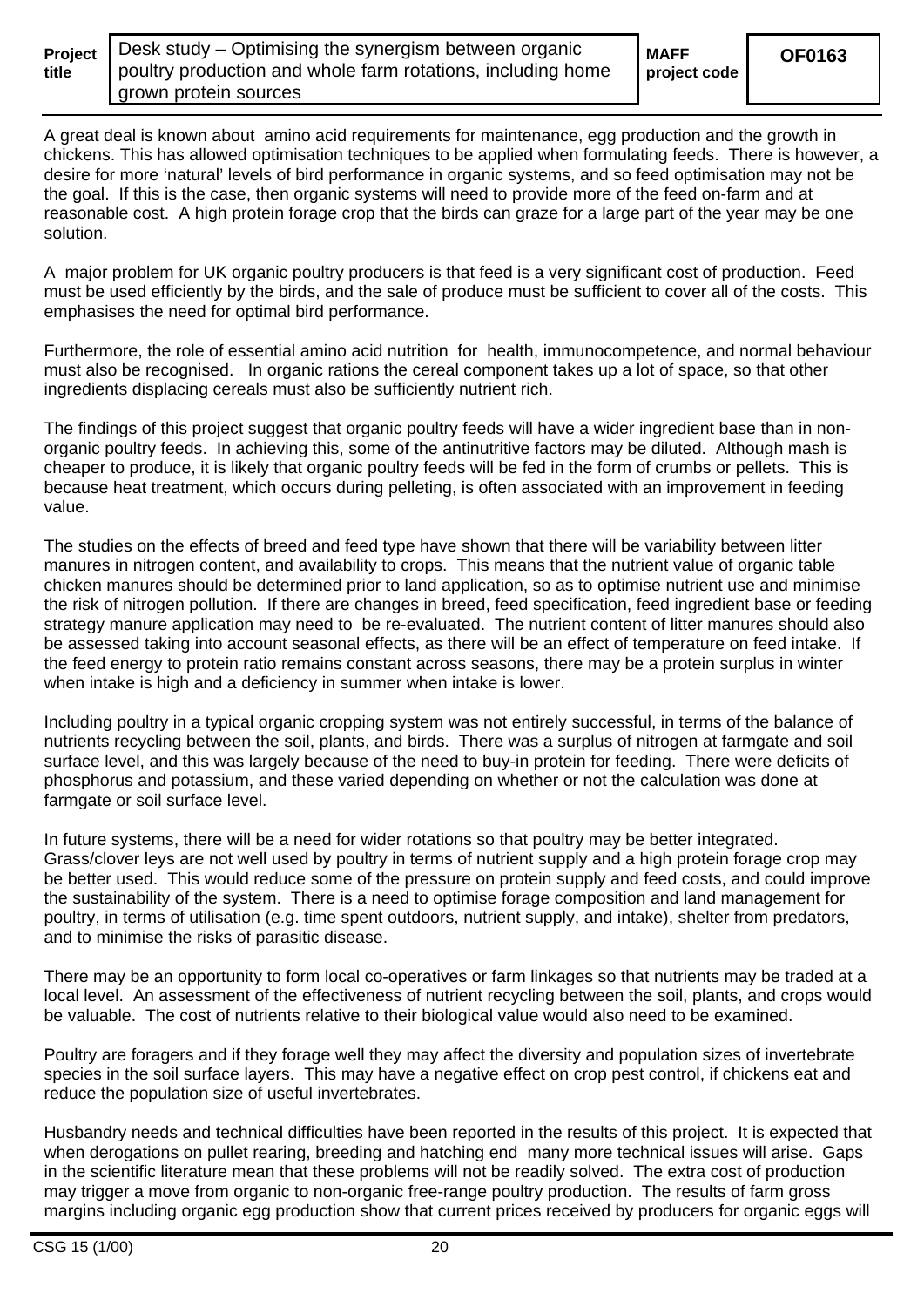| title | <b>Project</b>   Desk study - Optimising the synergism between organic<br>poultry production and whole farm rotations, including home | <b>MAFF</b><br>project code | <b>OF0163</b> |
|-------|---------------------------------------------------------------------------------------------------------------------------------------|-----------------------------|---------------|
|       | grown protein sources                                                                                                                 |                             |               |

not cover costs. This suggests that in the short-term there may be little expansion in the organic poultry sector, and in particular for organic eggs. The long-term viability of the market needs to be considered, and information on the price elasticity of demand for organic eggs is required.

#### **5.0. CONCLUSIONS AND IMPLICATIONS OF FINDINGS**

- 1. It is not possible to meet the birds' nutrient requirements using only home grown ingredients from a closed system. Some useful protein sources are not yet grown in organic systems, thus precluding their use in feeds for organic poultry. This means that there will be a need to bring feeds onto the farm from local sources or through imports. The social and environmental effects of this are not known.
- 2. There will be a need for fishmeal in some poultry rations. This will enable feeds to better meet birds' nutrient requirements. It is also likely to provide the best means for keeping feed crude protein contents moderate, and nitrogen manure contents within a 'normal' range.
- 3. Organic farming does not demand maximal livestock performance, however this is not synonymous with poor nutrient use. If the latter occurs this will increase production costs, reduce nutrient efficiency and in some cases it may increase pollution. The problem at present is that organic feed costs are very high, and there is a need to maximise nutrient utilisation through output, so that costs may be met. The organic regulation stipulates that feeds must be nutritionally adequate, but there is no guidance on what this means in the context of growth or egg output relative to the birds' genetic potential. References to 'slow growing' breeds in the Regulation are also a problem, because to date there is no agreed definition of 'slow growing'.
- 4. The recycling of nutrients between the soil, plants and poultry was not good when simply adding poultry to a typical organic rotation (grass/cover ley, grass/clover ley, potatoes, wheat, peas and wheat). The rotation was not balanced in terms of feed nitrogen, or in phosphorus and potassium for the crops. It is thought that rotations will have to be widened so as to produce a variety of feed ingredients. This will also need to take account of the effectiveness of recycling of nutrients between the soil, plants and poultry. Nutrients derived from pasture are thought to be low for poultry. There has been no recent work aimed at optimising the nutrient value derived from pasture. High protein forages may be of more value than grass/clover leys. Furthermore, some forages will provide cover for the birds and this may encourage ranging. Unless birds range well, forage intake will be low.
- 5. If a reasonable proportion of the birds' nutrient requirements for health and performance may be derived from the pasture or forage crop this would reduce the reliance on concentrate feed. This may have a positive impact on production costs and gross margins of product sales over feed costs.
- 6. Gross margins of egg output over feed costs, calculated so as to take into account the loss of all transitional derogations (pullet rearing and hen house stocking density), for specific rotations were negative at current egg prices. However, not all feeding options were considered (e.g. a bought-in protein concentrate, bought-in mineral mix and the feeding of home-grown cereal) and so there may be scope for improving farm gross margins when including poultry. For information, commercial producers have estimated a rise in production costs of 30p/dozen when derogations on organic egg production end. This means that either the price of organic eggs will have to increase substantially so as to cover increased costs, or methods of reducing production costs will be needed. There are many knowledge gaps associated with organic pullet rearing and with organic breeder flocks and hatching. Thus, it is not likely that producers will find methods for significant cost reductions in the short to medium term. If this is the case, organic egg producers may change to non-organic free-range egg production, and this will reduce the UK supply of organic eggs to consumers. Whether or not the supply of UK organic eggs then meets consumer demand will depend on the price elasticity of demand for organic eggs.
- 7. It is thought that parasitic disease will become more prevalent as more flocks are put through on the same land. This means that control strategies based on an understanding of the parasites' life cycles and hostenvironment interactions will be needed. The emphasis should be on pullets and laying hens as they may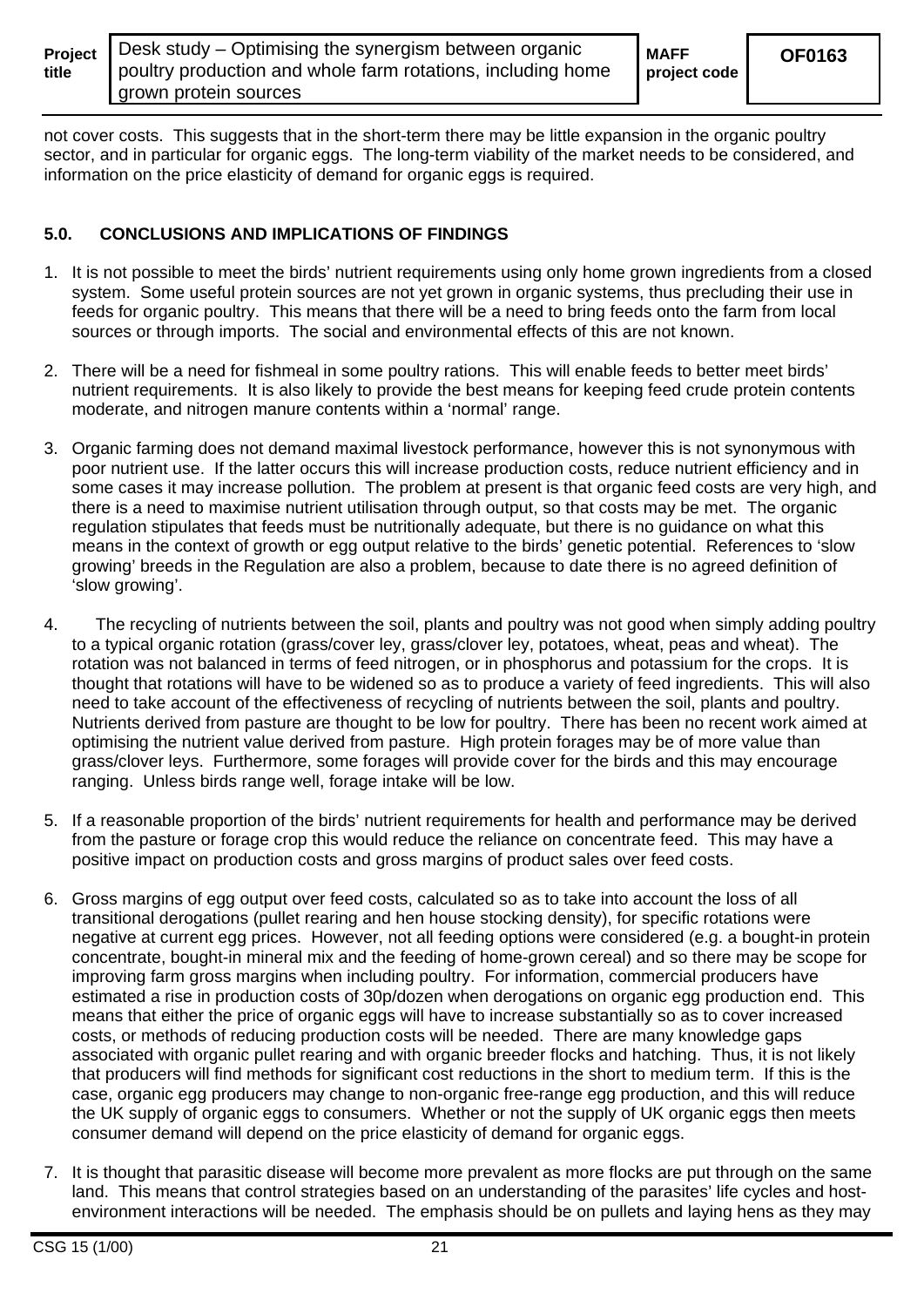| Project |  |
|---------|--|
| title   |  |

**project code** 

have access to pasture for 56 to 66 weeks, and this would allow several generations of parasite life cycles to be completed. Findings for pullets and laying hens may then be applied to organic breeder flocks and organic table chickens.

### **6.0. POSSIBLE FUTURE WORK**

Specific research opportunities have been identified and these are detailed below.

1. To devise hypothetical rotations including poultry that meet the following criteria: a) crop production is sufficient in terms of meeting the all of the birds cereal requirements and almost all of the birds protein requirements; b) recycling of nutrients between soil, plants and livestock is effective in maintaining soil fertility and avoiding pollution, and; c) sustainability is optimised.

2. To identify the contribution of alternative forages in providing home grown feed and vegetation cover to extensively reared poultry.

- 3. Organic poultry production will soon be extended so as to include pullet rearing. This means that there may be increasing pressure to find a use for male chicks of egg-lines, or there may be a greater emphasis on the use of dual-purpose traditional breeds. Most suitable breeds need to be identified, and their performance in organic systems assessed including ease of management and disposition towards feather pecking. The implications in terms of cost of production, loss of output and the potential to sustain market supplies using dual-purpose breeds would need to be considered.
- 4. There is a need to estimate the volume of waste products produced as a result of organic poultry production, and to assess how this may increase as the market sector increases. Possible uses for waste products need to be identified, and these should be sustainable.
- 5. The UK is not self-sufficient in organic poultry products, though it is closest to meeting consumer demands for organic eggs. Approximately 60% of consumer demand for organic chicken meat is met from imports. . The UK is also unable to meet all of its needs in terms of organic ingredients. The above practices will have an impact on socio-economic factors in the UK and on the environment, but to date this has not been assessed. There are important knowledge gaps which relate to the principles of organic farming as outlined by UKROFS. Research is needed to address this.
- 6. There are significant questions as to how the market will develop over the next few years. The cost elasticity of demand is a key issue. This is most relevant to the organic egg sector, because the ending of derogations will impact greatly on the cost of production. The organic egg market is a success story for the organic food sector, but this may change if the consumer is not prepared to meet the extra cost of production and demand falls.

The effects of socio-demographic forces on the purchase of organic poultry products needs to be studied. Focus groups would be of use in trying to establish the cost elasticity of demand. Another important piece of market information is whether or not the demand is only for fresh organic chicken meat and eggs. This information could also be gained by holding focus groups. If there is gererally low acceptance of frozen organic poultry products, then the year round supply of fresh product will be important to the home market.

- 7. Chickens range poorly in open pastures: they make better use of shaded areas beneath tree canopies. Thus, range usage may be good in agro-forestry systems, or orchards. This is not surprising as modern hybrids of poultry are ancestors of the Red Jungle Fowl. A desk study is needed to assess the potential for combining organic poultry in agro-forestry systems and orchards. There are opportunities for case studies where producers in the UK are already doing this, but not in organic systems.
- 8. Comprehensive strategies for reducing the burden of endoparasites on land used by organic poultry are needed urgently if health and welfare problems are to be avoided. Economic pressures dictate that for fixed houses the resting period will not usually be greater than two months (UKROFS Standards). Capital investments made before the implementation of Regulation (EC) 1804/1999 and UKROFS Standards are